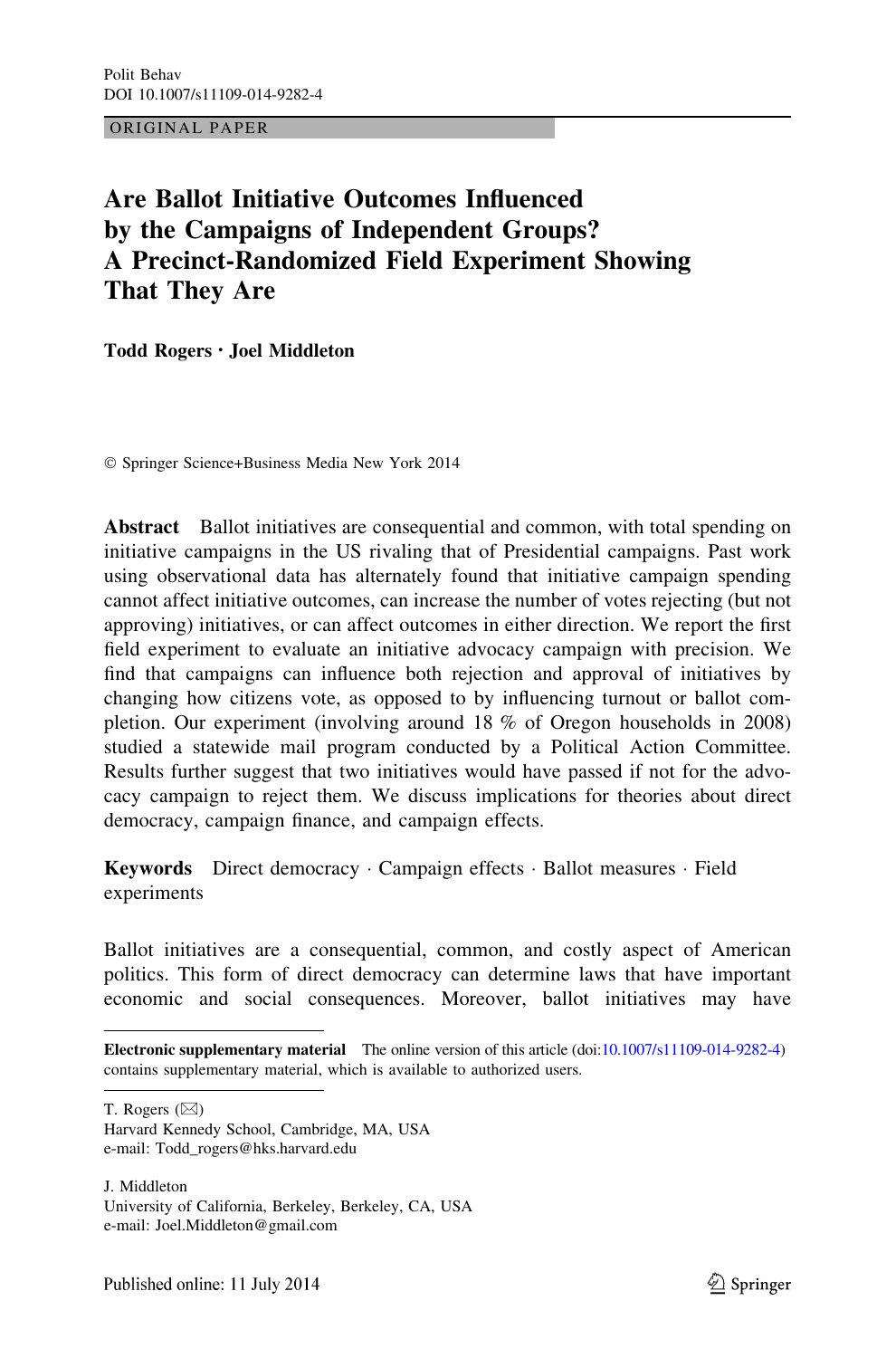implications for civic participation. Voters in states with ballot initiatives tend to be more engaged, exhibiting higher turnout (Tolbert and Smith [2005\)](#page-26-0) and greater political awareness (Nicholson [2003](#page-26-0)). Because the stakes can be high, substantial resources are often devoted to advocating for and against them, and total spending on initiative campaigns can rival that of Presidential campaigns (Gerber [1999;](#page-25-0) Initiative and Referendum Institute [2000](#page-25-0)).

There is no clear consensus on whether ballot initiative campaigns affect initiative outcomes. Observational studies have come to a variety of conclusions about the effects of money, interest group involvement, or advertising on initiative outcomes. Some have concluded that initiative campaigns have no effect on initiative outcomes (Gerber [1999;](#page-25-0) Bowler and Donovan [1998](#page-25-0)), others suggest they do (De Figueiredo et al. [2011;](#page-25-0) Stratmann [2006;](#page-26-0) Smith and Tolbert [2004\)](#page-26-0), and still others say that they are effective but only when advocating for rejection, not passage (Garrett and Gerber [2001;](#page-25-0) for a descriptive analysis see Broder [2000](#page-25-0)). Furthermore, this past research is unable to speak directly to whether ballot initiative campaigns influence outcomes by changing how citizens vote or by changing whether they vote.

In this manuscript, we offer robust evidence that campaigns can have profound effects on initiative outcomes in either direction, by changing how citizens vote. To assess the causal impact of initiative advocacy, we report a precinct-randomized experiment conducted during a statewide ballot initiative campaign. In addition to addressing questions about the impact of initiative campaigns, the research speaks to questions of campaign effectiveness, more generally (e.g., Gelman and King [1993;](#page-25-0) Holbrook [1996;](#page-25-0) Gerber [2004;](#page-25-0) Stratmann [2005](#page-26-0)).

We worked with a left-leaning Political Action Committee (PAC) that sought to sway the outcome of twelve ballot initiatives in the 2008 General Election in Oregon by sending one or two informative ballot guides to most households in the state. Out of twelve initiatives, the organization advocated for the passage of four and the rejection of eight. We find statistically and substantively significant effects on ten of the twelve initiatives. For two initiatives, it appears that effects were large enough to have altered the election outcome; the initiatives were rejected but would have passed were it not for the ballot guides.

Interestingly, the treatment had no effect on overall turnout or on rates of ballot roll-off (i.e., failure to cast a vote on given initiative despite submitting a ballot). Taken together, the pattern of results suggests that the treatment affected vote margins by altering preferences among those who would have voted on the initiatives anyway, but in the other direction.

This manuscript proceeds as follows. We begin with a review of past research on the effect of initiative campaigns. We then discuss the electoral context in which this study takes place and describe the advocacy program. We then discuss the precinct randomized design and the analysis plan of our field experiment involving 320,921 registered voters. Finally, we report the results of the experiment in terms of net vote margin, turnout, ballot roll-off, and effects on ''up-ballot'' political races. We conclude by discussing the implications of this research.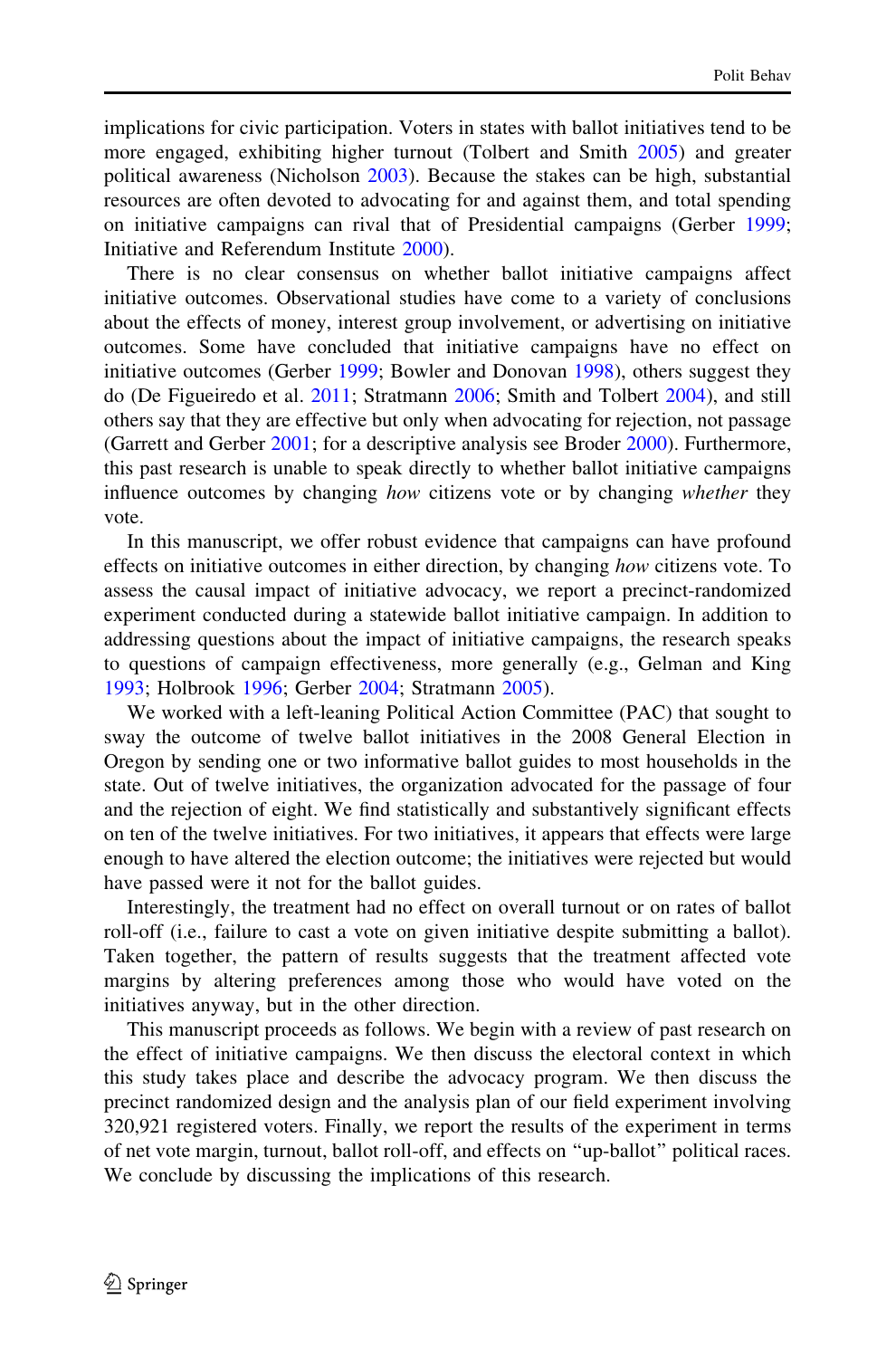#### Theoretical Framing

With little exception, research on ballot initiative campaigns has been based on observational data. Almost no research on this topic has used field experiments to identify causal effects, despite the emergence of field experiments in political science to study voter mobilization effects (Gerber and Green [2000](#page-25-0); Gerber and Green [2008\)](#page-25-0), and other campaign activities.<sup>1</sup>

One exception was Keane and Nickerson [\(2013](#page-25-0)). Using a precinct-randomized field experiment, they found that a coalition advocating for the rejection of five initiatives decreased support for all five initiatives, but they note several limitations. First, their study was under powered. Power was limited by the number of precincts in the study and the low rates of reaching targeted individuals in the canvass programs they studied. Second, whereas we disentangle the differential effects of persuasion from turnout and ballot roll-off, their lack of statistical power made such analyses impossible. Third, the advocacy campaign they study advocated for rejecting all initiatives. In the present study the political action committee we worked with advocated for passage of four initiatives and rejection of eight others, allowing us to address the question of whether campaigns for and against initiatives are similarly effective (e.g.. Broder [2000;](#page-25-0) Garrett and Gerber [2001](#page-25-0)).

Studies using observational data and either regression frameworks or descriptive analyses have come to conflicting conclusions about the impact of initiative campaigns, offering three mutually exclusive claims about their impact. The first claim asserts that ballot initiative campaign spending has no effect on initiative outcomes. Gerber ([1999\)](#page-25-0), for example, argues that expenditures by organizations with minimal grassroots support relative to financial influence, called ''economic groups'', have no effect on whether an initiative passes, and may even have a negative effect. Groups that have stronger grassroots support appear to have trivial effect as well, they report, though not quite as negative (see also Bowler and Donovan [1998;](#page-25-0) Garrett and Gerber [2001\)](#page-25-0).

The second claim is that initiative campaigns can be potent when advocating for initiative rejection, but not passage. This is supported by studies showing that when one side has more money than the other, rejection efforts are more effective (Lowenstein [1982](#page-25-0); Owens and Wade [1986](#page-26-0); Magleby [1984\)](#page-25-0). Bowler and Donovan [\(1998](#page-25-0)) find similar results. After arguing that campaigns can affect initiative outcomes when opposing an initiative, they write ''money spent by proponents in this arena is largely wasted'' [as quoted in Stratmann [\(2006](#page-26-0)), Bowler and Donovan [\(1998](#page-25-0), p. 2)]. These authors posit an underlying mechanism that resembles the status quo bias (Samuelson and Zeckhauser [1988\)](#page-26-0): people are biased towards preferring to leave things as they are.

 $1$  Research on the question of whether initiative campaigns matter could be viewed as a subset of work on the question of whether political campaigns matter, in general. Of course, this question has a long history, with some suggesting that campaigns can matter but only under some circumstances, and others arguing that campaigns have no effect (Jacobson 1978; Erikson and Palfrey 2000; Green and Krasno 1988). Recent evidence from randomized experiments or natural experiments suggests that campaigns can influence voter preferences (Gerber [2004](#page-25-0); Arceneaux [2005](#page-25-0); Huber and Arceneaux 2007), but possibly for only a fleeting period (Gerber et al. [2011\)](#page-25-0).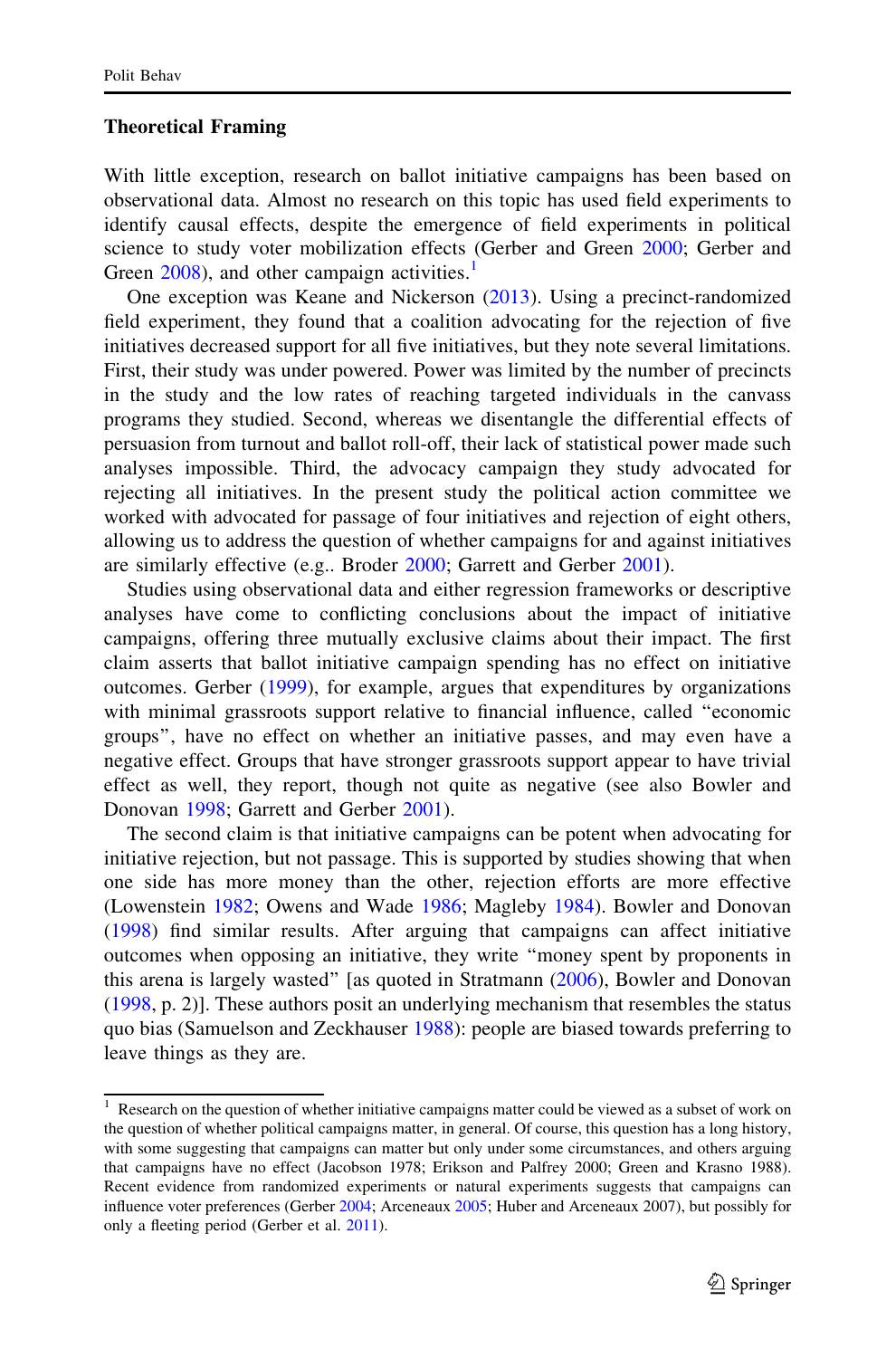The third claim says that initiative spending is effective regardless of whether advocating or opposing an initiative. For example, Stratmann ([2006\)](#page-26-0) reaches this conclusion using data on television advertising spending across several California media markets for initiatives from 2000 to 2004. Others make similar arguments, suggesting that interest group spending can influence both passage and rejection of ballot initiatives (De Figueiredo et al. [2011;](#page-25-0) Ellis [2002;](#page-25-0) Schrag [1998](#page-26-0); Smith [1998;](#page-26-0) see also Broder [2000](#page-25-0) for a descriptive journalistic discussion of this perspective).

Our study yields results that are consistent with this last claim, finding that initiative spending, both for and against, has an effect on initiative outcomes. Further, we do not find an asymmetry in a campaign's impact based on whether it advocates for or against an initiative. Our findings are at odds with the claim that only campaigns advocating for passage of an initiative are effective and also at odds with the claim that initiative campaigns are ineffective, in general.

Likewise, our results are at odds with the conclusion that groups without a widespread base of grassroots support, referred to as ''economic groups,'' have no effects on ballot campaigns (Gerber [1999\)](#page-25-0). The organization behind the advocacy program reported in this manuscript is an economic group because it does not have a broad base of individual financial supporters. In fact, it received 80 % of its 2008 budget from 7 donors who each gave between \$600,000 and \$5,300,000 (Oregon Secretary of State).

In addition to our contribution to debates around the impact of ballot initiative campaigns, this project speaks more broadly to the impact of political persuasion efforts, in general. Recent randomized experiments and natural experiments suggest that campaigns can influence voter preferences in state and local elections (Gerber [2004\)](#page-25-0), in single issue ballot elections (Arceneaux [2005\)](#page-25-0) and in presidential elections (Arceneaux [2007](#page-25-0)). The present study has several distinctive features that enhance its theoretical relevance. First, it looks at campaign effects in a particularly low information environment given that the vast majority of electoral attention was being devoted to the US Presidential and US Senate elections occurring on the same ballot. In so doing, it studies a particularly common political decision-making context (Converse [2000\)](#page-25-0). Additionally, by focusing on non-partisan ballot initiatives the present study examines vote choice in a context in which heuristical partisan cues cannot be used to determine preferences. In this context voters are forced to deliberate over the issues at hand, or seek out alternative heuristics like ballot guides. Finally, the present study occurs in a vote-by-mail context, which is increasingly the method, timing, and context of contemporary United States elections.

Our study is also interesting in what it says about direct mail as a medium for political communication. Dozens of randomized field experiments have shown that get-out-the-vote mail tends to have trivial effects on turnout (see Green and Gerber [2008](#page-25-0) for a meta-analysis of these studies). Based on those findings, one might speculate that direct mail would have similarly small effects on vote choices but our research shows that direct mail can substantially influence voter preferences.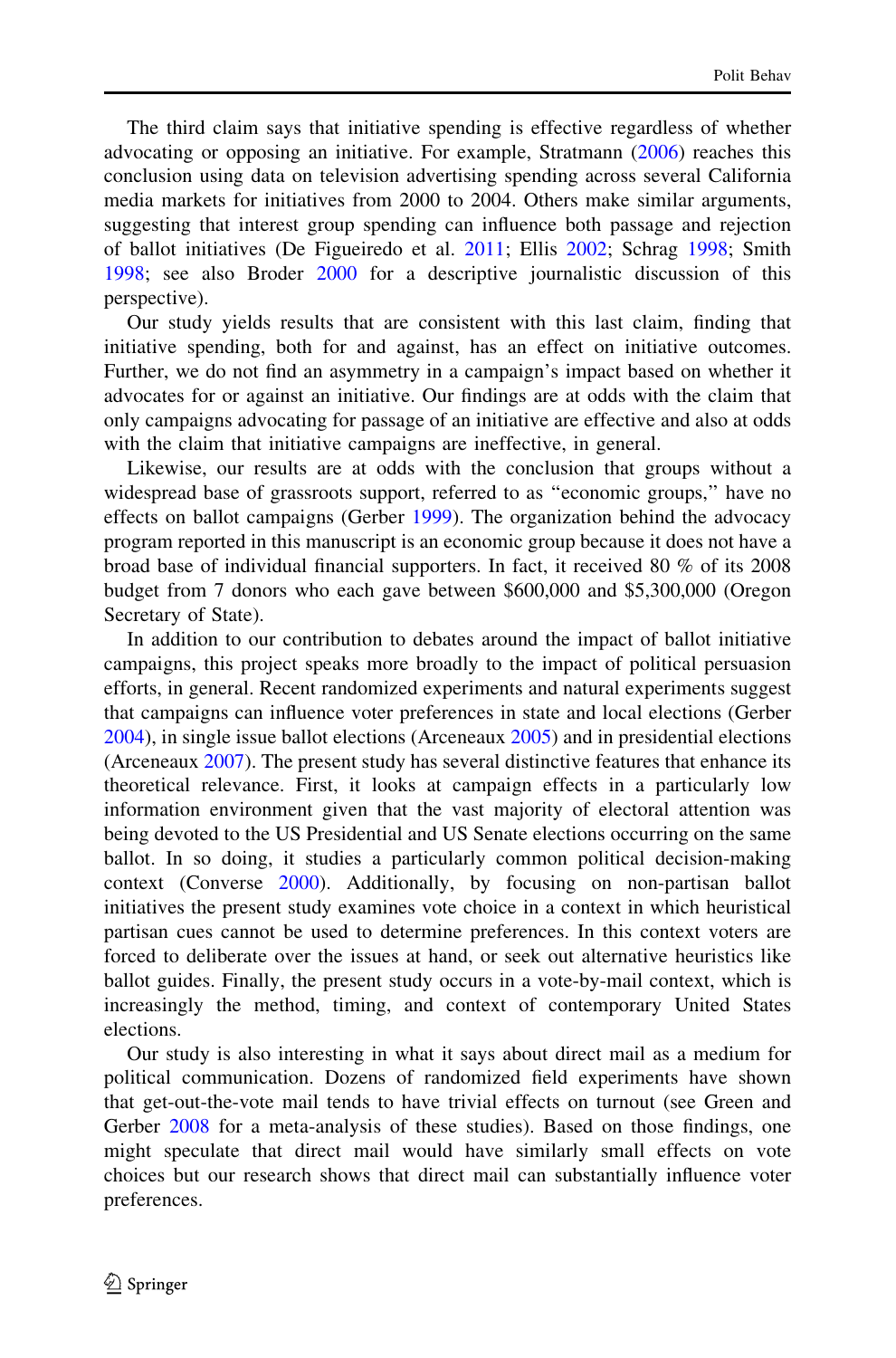## Electoral Context

This experiment was conducted during the 2008 General Election in the state of Oregon. There were twelve initiatives on the ballot. The exact text that appeared on the ballot is reprinted in Table [1.](#page-5-0) We collaborated with an advocacy organization that already planned to send ballot guides to voters. The name of the organization (Our Oregon) was constructed for this specific election and so was unfamiliar to recipients of the ballot guides. This organization took a position on each initiative, though, as we discuss below, two of the initiatives (54 and 55) were uncontested and, therefore, deemphasized in the treatment materials.

The initiatives addressed a range of issues and the organization's positions were generally left-leaning. Measures 54, 55, 64 and 65 addressed election issues (eligibility for school board elections, redistricting, campaign financing, and general election nomination processes). Measures 56 and 59 addressed taxes (property taxes and tax deduction). Measures 57, 61 and 62 addressed crime (sentencing rules for a range of crimes and funding for law enforcement). Measures 58 and 60 addressed education issues (English language in schools and teacher promotion rules). Measure 63 addressed building permit rules. As we will discuss in greater detail below, the partner organization sent different ballot guides to different voters. The different guides offered recommendations on subsets of the twelve initiatives on the ballot. In addition to the exact wording of the initiatives, Table [1](#page-5-0) also notes the partner organization's position on each initiative, the final statewide results for each initiative, and for which initiatives each ballot guide offered a recommended position.

This election also included several high-profile races, including an election for US President and US Senate. In the Presidential race, Oregonians voted for Barack Obama over John McCain by more than a 16 % point margin. This meant that not much presidential campaign expenditure occurred in the state, though there was substantial discussion and volunteer activity regarding that race. The Senate race was expected to be one of the closest in the country and was also the target of substantial campaign expenditures. According to Federal Election Commission (FEC) records, the Senate race in Oregon between incumbent Republican Gordon Smith and Democrat Jeff Merkley was the most expensive per capita in the country in 2008. The FEC reports that \$20 million was spent by campaigns in Oregon for US Senate. An additional \$10 million was spent by campaigns in Oregon for US House, and \$11 million by registered PAC's in Oregon. FollowTheMoney.org documents that \$54 million was spent by state-level candidates and initiatives.

#### Research Design

## Ballot Guides

Our Oregon targeted households in which one or more voters had a predicted probability of turnout greater than 0.3. Turnout probability was estimated for households based on a model score provided by the commercial firm Catalist, LLC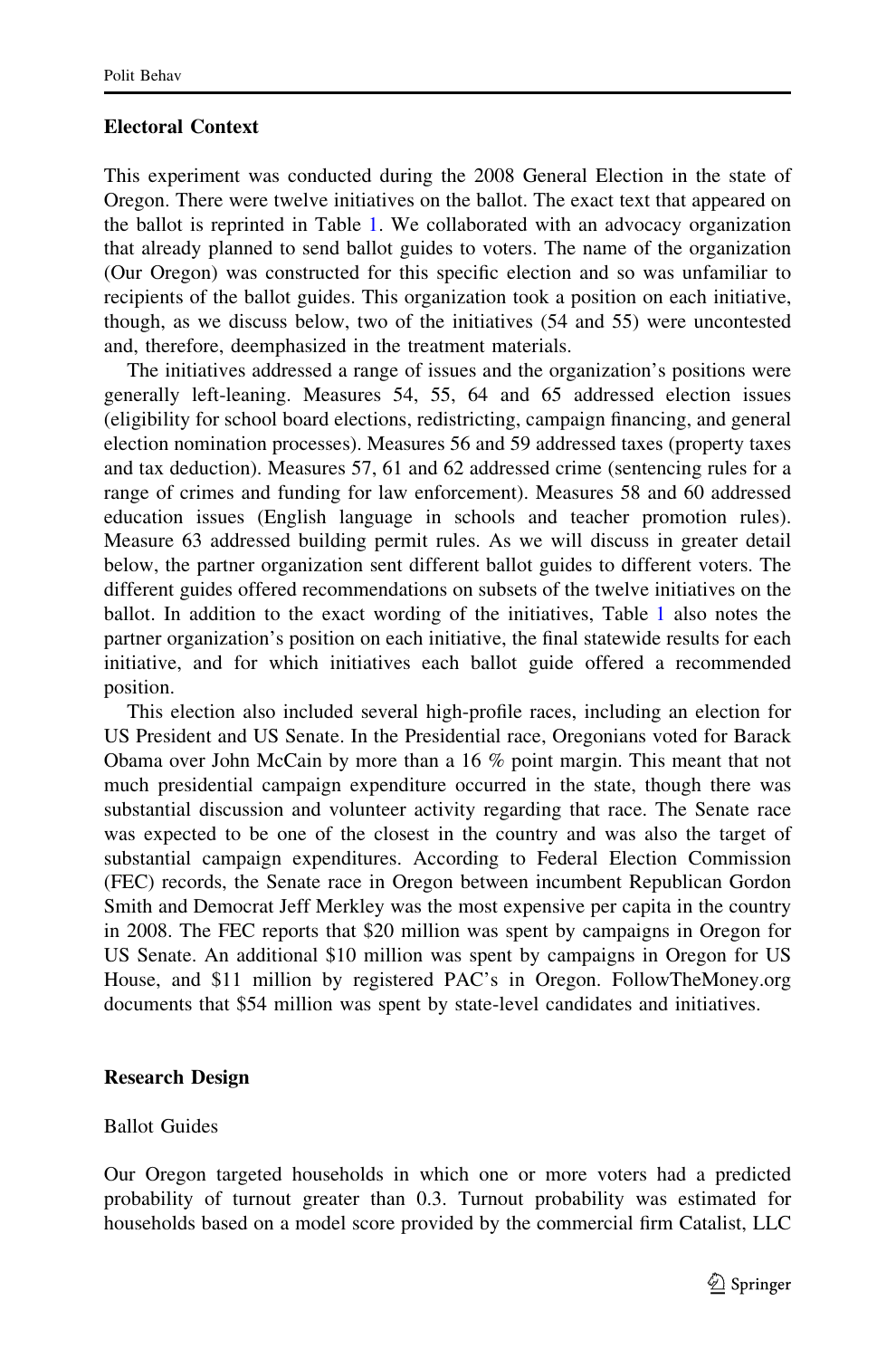<span id="page-5-0"></span>

|                | Oregon's positions and electoral outcomes<br>Table 1 Ballot measures, our                                                                                                            |          |             |          |                        |   |             |           |                   |        |
|----------------|--------------------------------------------------------------------------------------------------------------------------------------------------------------------------------------|----------|-------------|----------|------------------------|---|-------------|-----------|-------------------|--------|
| Measure        | Description as printed on ballot                                                                                                                                                     | Position | Progressive | Moderate | Conservative Education |   | Young voter | Yes votes | No votes          | Result |
| 54             | eligibility for school board elections with other<br>Amends constitution: Standardizes voting<br>state and local elections                                                           | Pro      | ×           |          |                        |   |             | 1,194,173 | 450,979           | Pass   |
| 55             | Amends constitution: Changes operative date of Pro<br>redistricting plans; allows affected legislators<br>to finish term in original district                                        |          | ×           |          |                        |   |             | 1,251,478 | 364,993 Pass      |        |
| 56             | November property tax elections are decided<br>Amends constitution: Provides that May and<br>by majority of voters voting                                                            | Pro      | ×           | ×        | ×                      | × | ×           | 959,118   | 735,500 Pass      |        |
| 57             | against elderly and specified repeat property<br>and identity theft crimes; requires addiction<br>Increases sentences for drug trafficking, theft<br>treatment for certain offenders | Pro      | ×           | ×        | ×                      |   | ×           | 1,058,955 | 665,942           | Pass   |
| 58             | language other than English for more than two<br>Prohibits teaching public school student in<br>years                                                                                | Anti     | ×           | ×        | ×                      | × | ×           | 756,903   | 977,696 Fail      |        |
| 59             | ndividual taxpayers' Oregon<br>Creates an unlimited deduction for federal<br>income-tax returns<br>income taxes on i                                                                 | Anti     | ×           | ×        | ×                      | × | ×           |           | 615,894 1,084,422 | Fail   |
| 60             | qualified" teachers retained, regardless of<br>nes pay raises; "most<br>Teacher "classroom performance," not<br>seniority, determin<br>seniority                                     | Anti     | ×           | ×        |                        | × | ×           |           | 673,296 1,070,682 | Fail   |
| $\overline{6}$ | identity theft, forgery, drug,<br>minimum prison sentences<br>and burglary crimes<br>for certain theft, i<br>Creates mandatory                                                       | Anti     | ×           | ×        | ×                      |   | ×           | 848,901   | 887,165           | Fail   |

 $\underline{\textcircled{\tiny 2}}$  Springer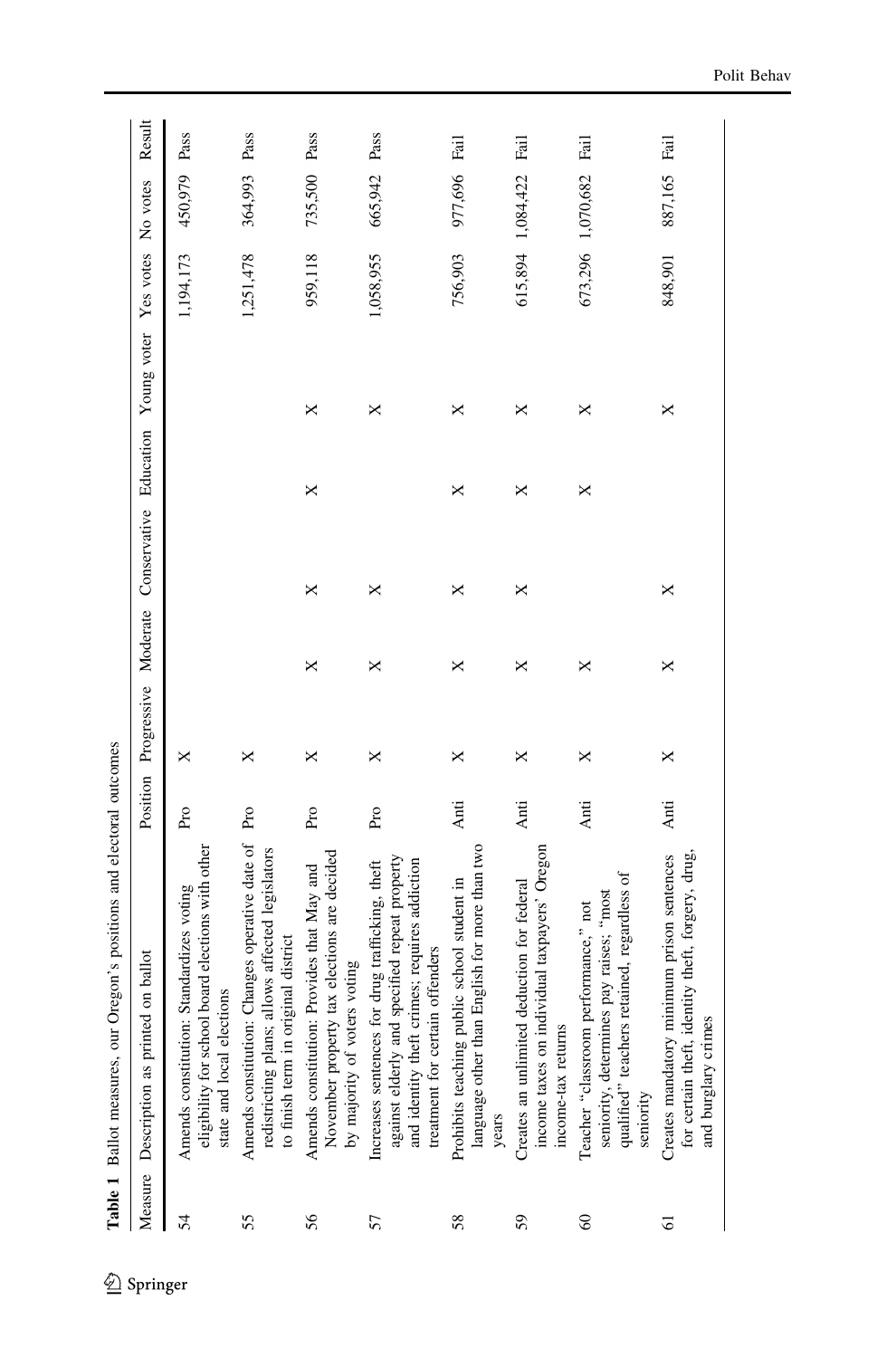|    | Table 1 continued                                                                                                                           |      |  |                                                                                            |  |                        |              |  |
|----|---------------------------------------------------------------------------------------------------------------------------------------------|------|--|--------------------------------------------------------------------------------------------|--|------------------------|--------------|--|
|    | Measure Description as printed on ballot                                                                                                    |      |  | Position Progressive Moderate Conservative Education Young voter Yes votes No votes Result |  |                        |              |  |
|    | Amends constitution: Allocates 15 $%$ of lottery Anti<br>proceeds to public safety fund for crime<br>prevention, investigation, prosecution |      |  |                                                                                            |  | 674,428 1,035,756 Fail |              |  |
|    | improvements valued at/under 35,000 dollars<br>Exempts specified property owners from<br>building permit requirements for                   | Anti |  |                                                                                            |  | 784,376                | 928,721 Fail |  |
|    | collected with "public resource" (defined) for<br>Penalizes person, entity for using funds<br>"political purpose" (defined)                 | Anti |  |                                                                                            |  | 835,563                | 854,327 Fail |  |
| 65 | Changes general election nomination processes Anti<br>for major/minor party, independent candidates<br>for most partisan offices            |      |  | ×                                                                                          |  | 553,640 1,070,580 Fail |              |  |

Polit Behav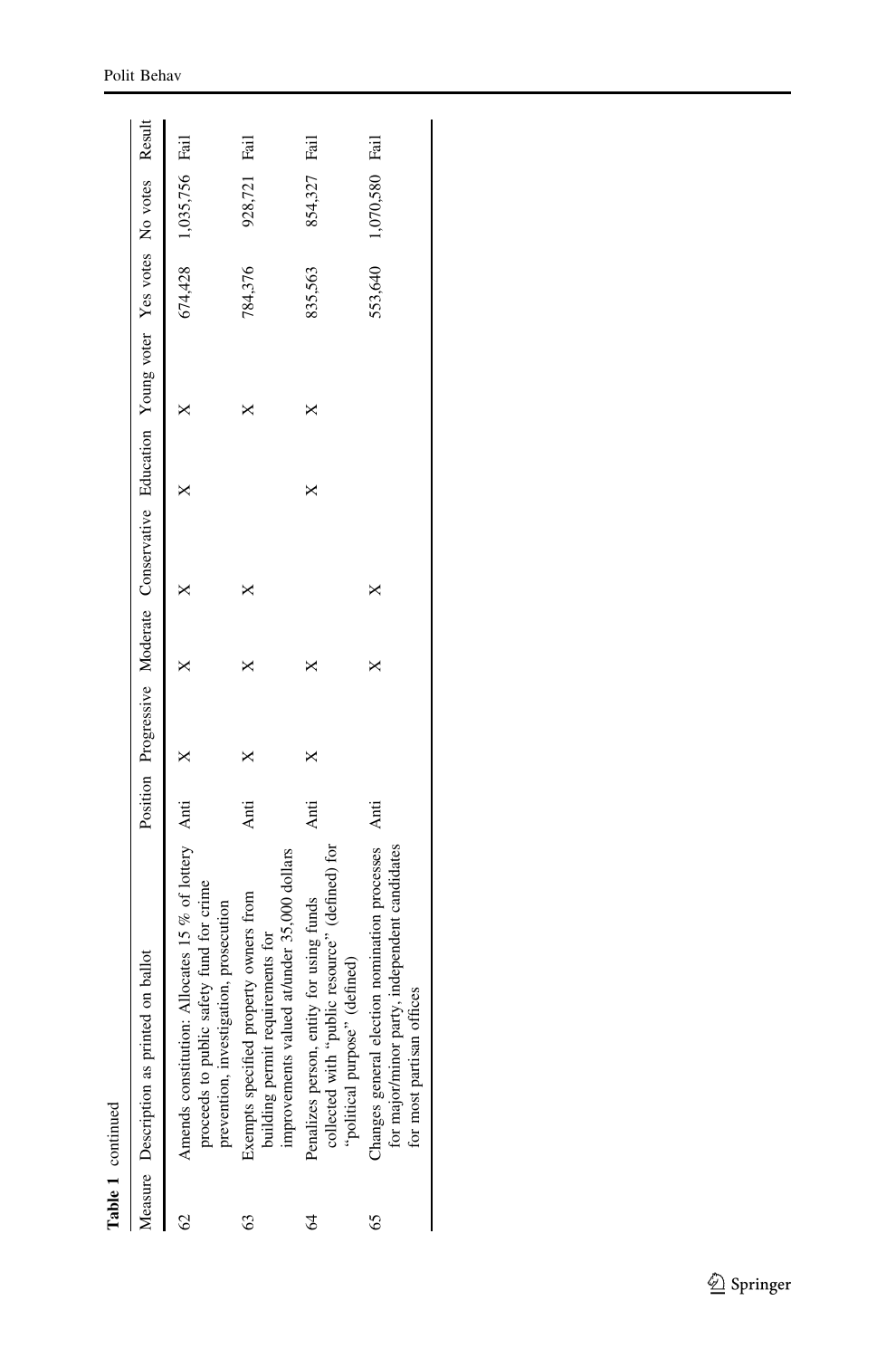(see Ansolabehere and Hersh [2010](#page-25-0)). Based on this model score, 78.4 % of all 1.5 million households were targeted, or, equivalently, an estimated 85 % of households with at least one registered voter.

The advocacy organization mailed each targeted household at least one of five possible ballot guides. The guides were mailed less than one month before the election, and the first of the guides arrived around the same time when ballots were mailed to all households (Oregon is an entirely vote-by-mail state). The guides can be divided into two categories, primary and secondary. Primary guides were sent to most targets, while secondary were sent to a smaller, partially overlapping subset.

Table 2 provides the distribution of guides and Supplement 1 shows the actual ballot guides themselves. There were three types of primary guides, targeted to match the predicted ideology of the household as predicted based on data from the Catalist voter file (progressive, moderate or conservative). The progressive guide was four pages long and listed on its first page twelve recognizable progressive sponsor organizations (labor unions, environmental organizations, pro-choice organizations, etc.) under the heading ''Recommendations from Organizations that you Trust.'' In addition to listing sponsors, the guide described that Our Oregon was a ''non-profit, non-partisan organization dedicated to promoting economic and tax fairness.'' Among target households in treatment precincts, 13.8 % were considered progressive and were sent the progressive ballot guide.

The moderate guide was eight pages and reported that it was ''Provided as a Public Service by Our Oregon.'' It did not list any sponsors and described that Our Oregon was a ''non-profit, non-partisan organization dedicated to promoting economic and tax fairness.'' The guide discussed the pros and cons of each ballot initiative, attempting to appear even-handed, then made a recommendation. Households predicted to be politically moderate (51.0 %) received this moderate ballot guide.

The conservative guide was eight pages and it first page included in large bold font ''Tax Fairness and Accountability.'' While discussing each ballot initiative this guide emphasized government waste and taxation, and said that the guide was

| Primary guides   | Secondary guides   |           |             |              | Total     |
|------------------|--------------------|-----------|-------------|--------------|-----------|
|                  | No secondary guide | Education | Young voter | <b>B</b> oth |           |
| Progressive      | 10.4 $%$           | $3.3\%$   | a           | a            | 13.8%     |
| Moderate         | 35.3 $%$           | 15.4%     | a           | a            | 51.0%     |
| Conservative     | 25.9%              | 5.2%      | a           | a            | 31.4%     |
| No primary guide | a                  | $\rm{a}$  | 3.6%        | a            | $3.8 \%$  |
| More than one    | a                  | $\rm{a}$  | a           | a            | a         |
| Total            | 71.7%              | 24.1%     | 4.1 $%$     | a            | 100.0 $%$ |

Table 2 Relative frequencies of combinations of primary and secondary guides

Percentages represent relative frequencies of guide combinations over all targeted households in experimental precincts. Percentages lower than 0.3 % are omitted from the table for clarity but are included in the marginal percentages. In total only 0.9 % of households fell into omitted cells

<sup>a</sup> Fewer than 0.3 % of targeted households were sent this combination of guides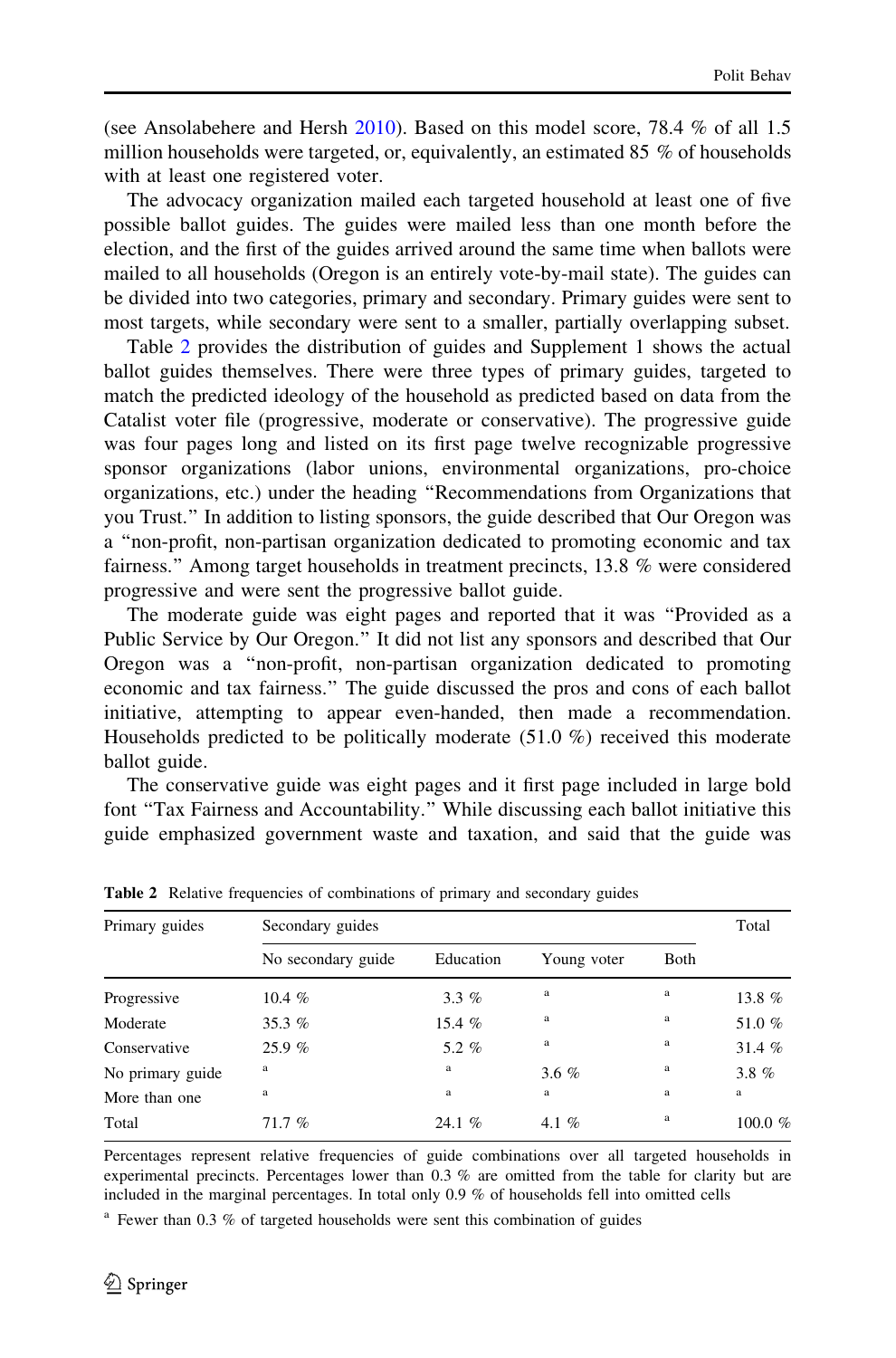''Provided as a Public Service by Our Oregon.'' It did not list any sponsors and it did not describe anything else about the organization Our Oregon. Households predicted to be conservative (31.4 %) received the conservative guide. In total, 96.2 % of the households that were sent any ballot guide from the advocacy organization received one of these three primary guides.

The other two types of ballot guides we refer to as secondary. The first of these was the education guide. It was sent to households believed to contain children. The education guide was two pages and listed five sponsor organizations associated with education and children (teacher unions, PTA, a children's advocacy organization) under the heading ''Facts and Recommendations from Oregon's Leading Advocates for Schools and Children.'' The education guide did not provide a description of what Our Oregon was or its mission.

The second of these ballot guides targeted households believed to be headed by voters under 35 years old, many of which did not receive a primary guide. The ''youth'' guide was two pages and showed the logos of eight different Oregon news organizations under the heading ''Newspaper Recommendations.'' The youth guide did not provide a description of what Our Oregon was or its mission. Of all targeted households in treatment precincts, 71.7 % received no secondary guide, 24.1 % received the education guide in addition to a primary guide, and 4.1 % received the youth guide.

The average number of ballot guides sent to a target household was 1.2. A vast majority  $(97.0\%)$  of the households that received more than one guide did so because they received the education-oriented guide in addition to a primary guide. In other words, households identified as having children make up nearly all of those who received more than one guide. A negligible amount of duplication occurred due to the vagaries of determining households based on imperfect address information and differences in the ways that ''households'' can be operationally defined based on this information.

The five ballot guides advocated for positions on different subsets of the 12 ballot measures. In Table [1](#page-5-0) we show which measures were addressed in each of the ballot guides.

# Randomization

We chose to randomize at the level of the precinct because precincts are the smallest unit at which election outcomes are officially reported. In addition to being publically available, official outcome records have the virtues of being free of sampling error, nonresponse bias and errors of self-report (see Keane and Nickerson [2013;](#page-25-0) Gerber [2004;](#page-25-0) Gerber et al. [2011](#page-25-0); Arceneaux [2005](#page-25-0)). The same cannot be said of post-election surveys that are sometimes used to obtain dependent variables in field experiments. As such we assessed that the benefits of randomizing at the precinct level in terms of data quality outweighed the potential for increased statistical precision resulting from a study conducted using individual-level randomization with post-election survey responses used as the dependent variable.

As a condition of their cooperation, Our Oregon constrained the total number of voters in our untreated control condition to 5 % of the Oregon electorate. Given this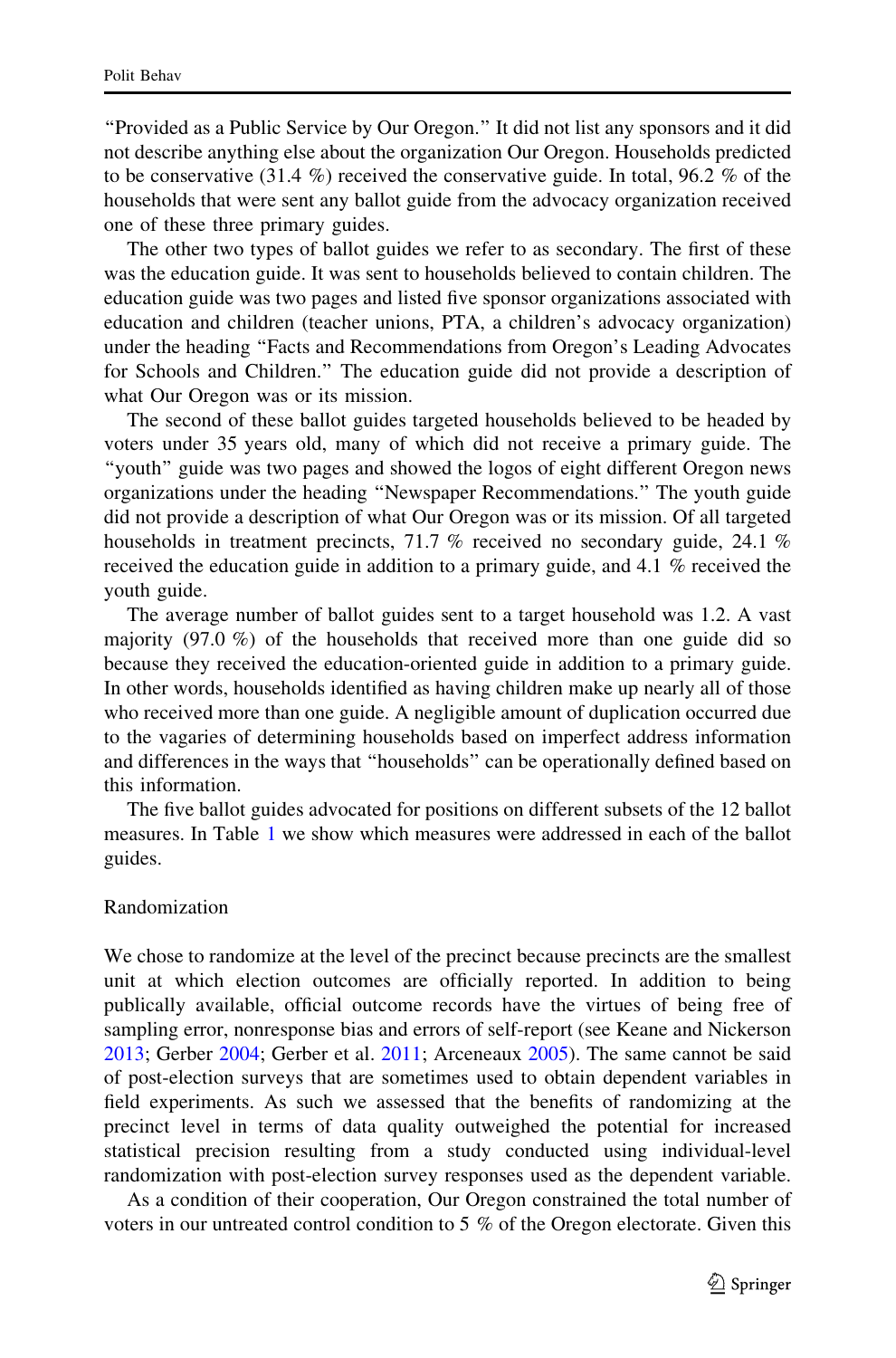constraint, we restricted the experimental universe to only the moderately- and small-sized precincts. This approach maximized the total number of control precincts while maintaining the fixed number of voters in the control, thus improving statistical power. The alternative design, randomizing Oregon precincts of all sizes, would have left us with 64 % fewer precincts, and yielded standard errors approximately 20 % larger.

We further excluded precincts for which the reported number of registered voters varied by more than 20 % between two different sources of registered voters per precinct, the National Campaign for an Effective Congress data file and the file from the commercial firm Catalist data file. We reasoned that inconsistent voter counts might be an indication of changes to precinct boundaries or erroneous records, which might have resulted in imperfect treatment implementation.

Once we identified our study universe of 700 small and medium precincts, we randomly assigned 200 of them to the control group using simple random assignment. The total number of voters in the study was 320,921, of which 91,540 were in the control group. According to the Oregon Secretary of State our experimental universe included approximately 18 % of the Oregon electorate. As a formal randomization check, we regressed all covariates in our files on the treatment indicator. None of the covariates were statistically significant, and, likewise, the omibus F-test suggests the treatment and control precincts were balanced  $(p = 0.8721)^2$  "[Appendix](#page-17-0)" discusses randomization checks at length, and the slight, but not statistically significant difference in partisanship between treatment and control groups. In short, this small imbalance does not seem to affect results, but future studies may want to block on partisanship in particular to achieve better balance on this covariate in particular since the outcome for a precinct is certainly related to partisanship.

# Dependent Variables

Our analysis examines four dependent variables. All are reported on public records of precinct-level results made available by the Oregon Secretary of State. First, we estimate the net change in vote margin for each ballot initiative due to treatment. This is our central outcome of interest because the ballot guides focused on supporting or opposing the initiatives. Second, we estimate the net change in voter turnout due to the treatment. Turnout could be affected if the treatment motivated citizens to cast a ballot, or, alternatively, discouraged citizens from voting. Third, we estimate the net change in the number of voters who ''roll-off'' or abstain from voting on the ballot measures, even though they cast a ballot to vote on other items. Voters may roll-off if they are uninformed about the initiatives. Because the treatment provided information and recommendations, voters who received the guides may have felt more informed and therefore willing to vote on the measures. Fourth, and finally, we consider whether treatment altered support for up-ballot candidates.

<sup>2</sup> Logistic regression yields similar results indicating balance.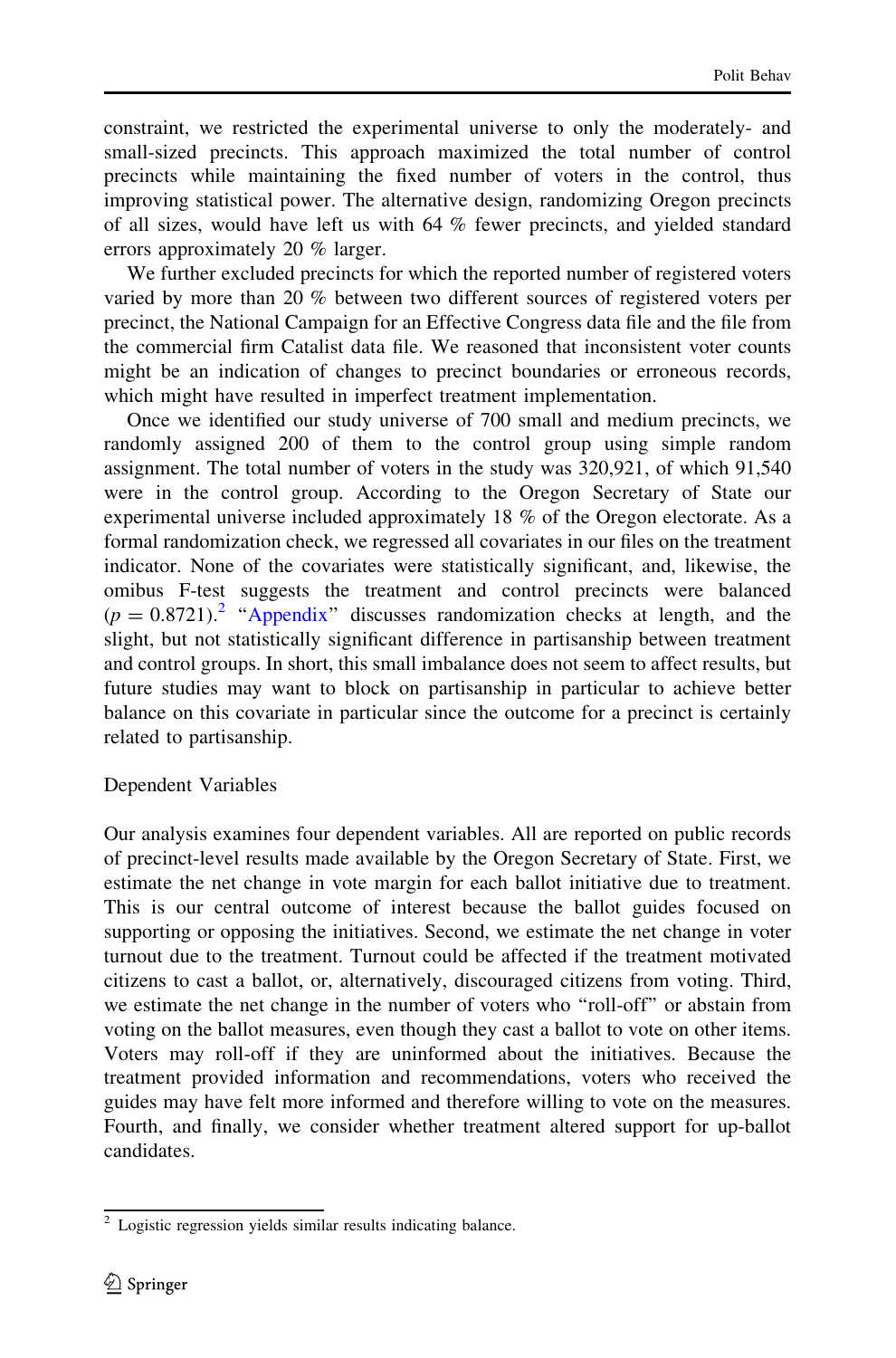## Estimation

Our analysis uses regression to estimate the average change in precinct-level vote margin due to treatment. Precinct-level vote margin is defined as the number of citizens voting for a ballot measure minus the number of citizens voting against that ballot measure, divided by the total number of ballots cast in the precinct. A vote margin between 0 and 1 indicates a majority voted for the measure and margin between 0 and-1 indicates a majority voted against. We used three model specifications. In the first, vote margin was regressed on the treatment indicator only. Model 1, can be written

$$
y_j = \beta + t_j \beta_t + \varepsilon_j,\tag{1}
$$

where  $y_i$  is vote margin,  $t_i$  is the treatment indicator, and  $\varepsilon_i$  is an error term. The subscript *i* indexes over precincts.

Model 2 controls for partisanship. It can be written

$$
y_j = \beta + t_j \beta_t + \partial_j \beta_\partial + \omega_j \beta_\omega + \varepsilon_j,\tag{2}
$$

where  $\partial_i$  is a predictor of Democratic voting rates in the district (also in percentage terms),<sup>3</sup> and  $\omega_i$  indicates a missing value of  $\partial_i$ .

Model 3 controls for partisanship and vote history from the 2002, 2004 and 2006 elections, including missing dummy variables. It can be written

$$
y_j = \beta + t_j \beta_t + \partial_j \beta_\partial + \omega_j \beta_\omega + \sum_k v_k \beta_{v_k} + \sum_k \mu_k \beta_{\mu_k} + \varepsilon_j,\tag{3}
$$

where  $v_k$  is an indicator of participation in election in year k, where  $k = \{2002,$ 2004, 2006}, and  $\mu_k$  is an indicator of missing  $v_k$ .

We estimate the models using ordinary least squares regression. Since  $\varepsilon_i$  may be homoscedastic due to differing precinct sizes we use "robust" standard errors,<sup>4</sup> though this does not affect the findings.

Per a suggestion from a helpful reviewer, we control family-wise error at  $\alpha = 0.05$  (for each model in each table) by using the Holm–Bonferroni method.<sup>5</sup> The method was applied to groups of coefficients within each column in each table. So for example, for model (1) in Table [3,](#page-11-0) each of 12 coefficients is grouped into a

<sup>&</sup>lt;sup>3</sup> The Democratic Performance Index (DPI) is a synthetic variable created by the National Center for an Effective Congress, designed to be broadly predictive of Democratic voting across political races. The index is designed to help political organizations make operational decisions about voter outreach campaigns. We use it as a covariate to improve the efficiency of our estimator, but give no causal interpretation to its coefficient. Since we use the DPI created before the 2008 election for use by political organizations during the 2008 campaign, we need not worry that this covariate is partially determined by the treatment and, hence, correlated with the treatment indicator.

<sup>&</sup>lt;sup>4</sup> By "robust" standard errors, we are referring to the so-called Huber Sandwich Estimator (c.f. Freedman [2006\)](#page-25-0).

 $<sup>5</sup>$  The Holm–Bonferroni method sorts the p values from a family of hypothesis tests from smallest to</sup> largest. The procedure finds the first p value in the list that satisfies  $p_{(k)} > \frac{\alpha}{m+1-k}$ , where  $p_{(k)}$  is the kth ordered p value, and m is the number of tests in the family. Then it rejects all hypotheses up to  $k - 1$ . The method is less powerful than the Hochberg procedure, but does not require the hypotheses to be independent. In this situation the hypotheses are clearly not independent.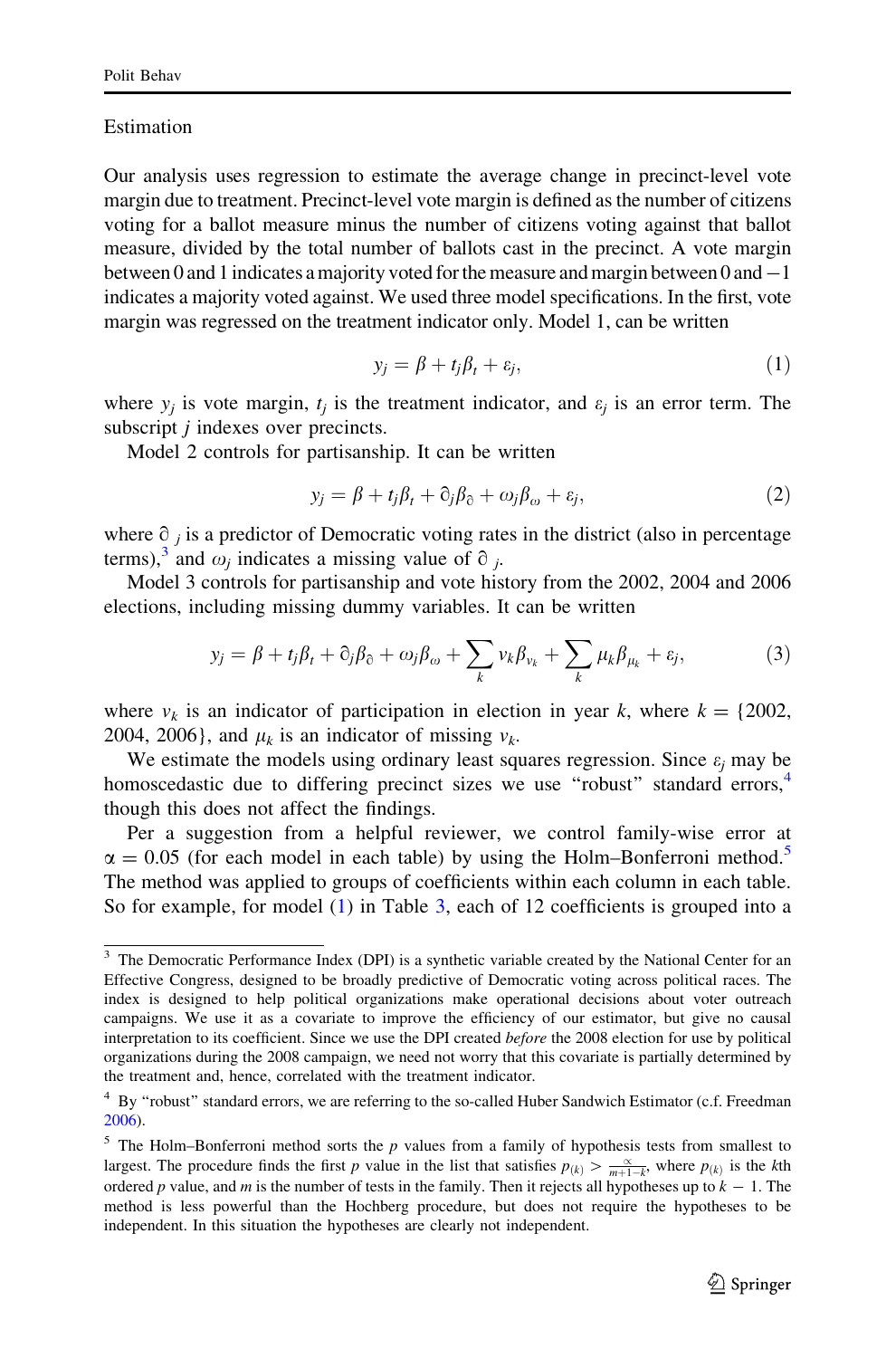| Measure         | Position | (1)                | (2)              | (3)                | Actual statewide<br>vote margin $(\%)$ |
|-----------------|----------|--------------------|------------------|--------------------|----------------------------------------|
| 54              | Pro      | 0.8(1.3)           | 0.6(1.2)         | 0.8(1.2)           | 41.0                                   |
| 55              | Pro      | $-0.4(1.2)$        | $-0.4(1.2)$      | $-0.5(1)$          | 48.9                                   |
| 56              | Pro      | 4.2 $(1.5)^a$      | 3.3 $(1.2)^a$    | 3.2 $(1.2)^a$      | 12.3                                   |
| 57              | Pro      | 4.6 $(1.2)^a$      | 4.2 $(1.2)^a$    | 4.3 $(1.2)^a$      | 21.7                                   |
| 58              | Anti     | $-5.9$ $(1.8)^a$   | $-4.9(1.3)^{a}$  | $-5.4$ $(1.3)^a$   | $-12.2$                                |
| 59              | Anti     | $-4.9(1.5)^{a}$    | $-4.1$ $(1.3)^a$ | $-4.6$ $(1.2)^a$   | $-25.9$                                |
| 60              | Anti     | $-4.1$ $(1.5)^a$   | $-3.3$ $(1.2)^a$ | $-3.5$ $(1.2)^a$   | $-21.9$                                |
| 61 <sup>b</sup> | Anti     | $-6.0$ $(1.7)^a$   | $-5(1.3)^{a}$    | $-5.4$ $(1.3)^{a}$ | $-2.1^{\rm b}$                         |
| 62              | Anti     | $-6.0$ $(1.5)^{a}$ | $-5.1$ $(1.4)^a$ | $-5.3$ $(1.4)^a$   | $-19.9$                                |
| 63              | Anti     | $-3.6(2.3)$        | $-2.4(1.8)$      | $-3.4(1.7)$        | $-8.0$                                 |
| 64 <sup>b</sup> | Anti     | $-5.9(1.6)^a$      | $-5.1$ $(1.4)^a$ | $-5.5$ $(1.3)^a$   | $-1.0b$                                |
| 65              | Anti     | $-4.1$ $(1.0)^a$   | $-4.5$ $(1.0)^a$ | $-4.4$ $(1.0)^a$   | $-28.5$                                |
|                 |          |                    |                  |                    |                                        |

<span id="page-11-0"></span>Table 3 Estimated effects on ballot measure vote margin

<sup>a</sup> Signifies significance using the Holm–Bonferroni adjustment to control family wise error at  $\approx$  = 0.05. Like the better-known Bonferroni method, this method insures that the probability of incorrectly rejecting one or more hypotheses is less than 0.05, but it is more powerful than the Bonferroni adjustment. For descriptions of the initiatives, see Table [1](#page-5-0)

<sup>b</sup> Signifies the statewide vote margin is smaller than the effect estimate

family. The Holm–Bonferroni method insures that, if the null hypothesis were true for each of the 12 outcomes, the likelihood of rejecting one or more hypotheses would be no greater than 0.05. The Holm–Bonferroni method is more powerful than the better-known Bonferroni method but also achieves the goal of limiting the family-wise error rate.

We also reran the analysis to see if the effects were moderated by the partisanship of the precinct, presented in the '['Appendix](#page-17-0)'' due to a failure to find any statistically significant results. To do this, precincts were divided into three equally sized groupings—liberal, moderate, and conservative—by rank ordering them using the Democratic Performance Index. An indicator for partisanship grouping was then interacted with the treatment indicator. An omnibus test of significance was used to test for a difference in the treatment effect for the three different precinct types and the Holm–Bonferroni procedure was used to determine whether to reject.

# **Results**

This section presents the estimates for the effect of the treatment on ballot measure support, turnout, roll-off and candidate support.

Ballot Measure Vote Margin

Table 3 shows that the treatment had sizable effects on vote margin for nine of the twelve ballot initiatives (56–64) in the intended directions. Among the nine, effects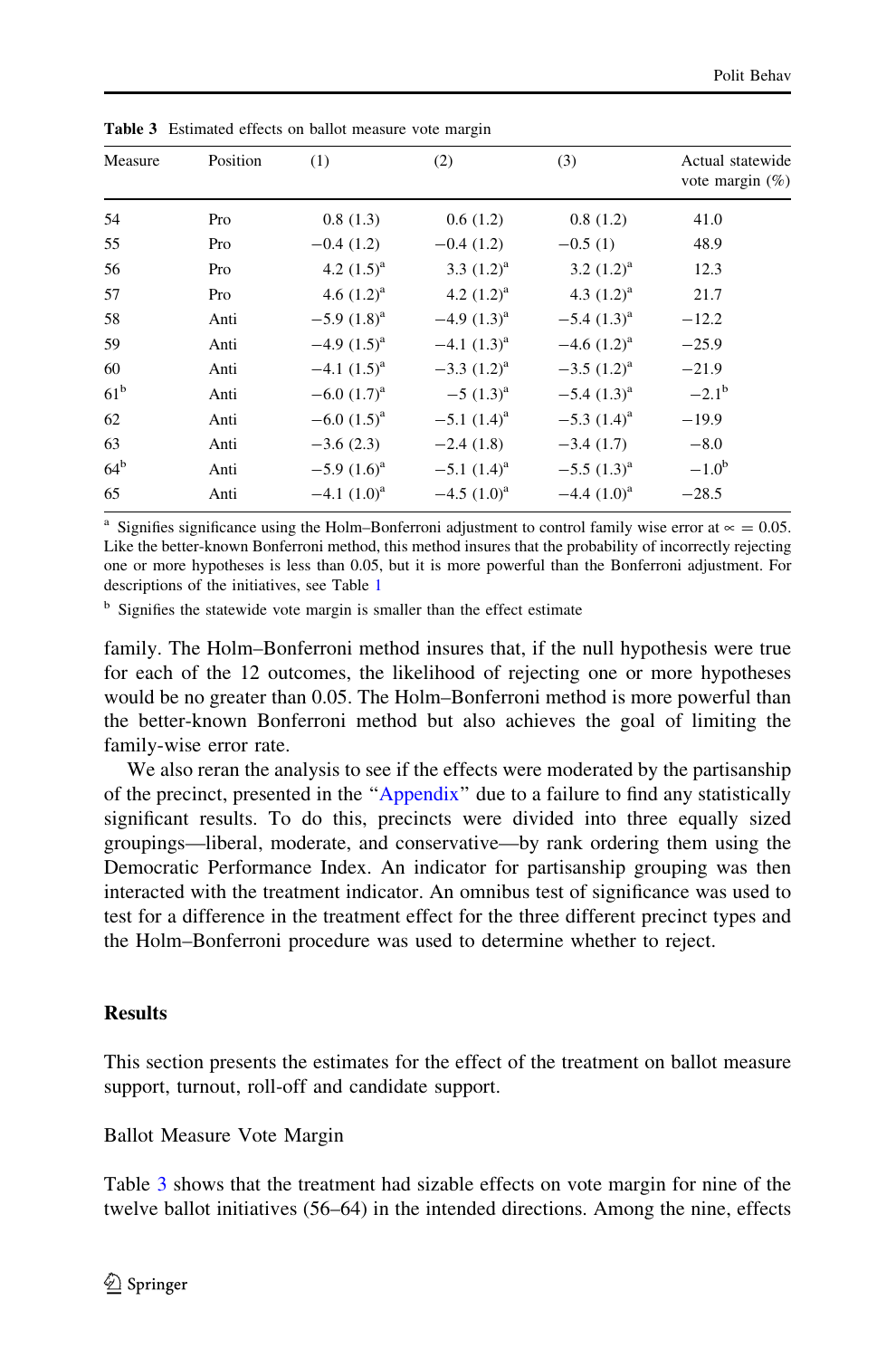on vote margin ranged from 2.5  $\%$  points to 6  $\%$  points. It is notable that the treatment affected nine different electoral outcomes, not just one.

There were three initiatives that did not achieve statistical significance. Estimates for one of the three, measure 63, trend in the expected direction but fall short of achieving significance. Estimates for the other two initiatives unaffected by the treatment (54 and 55) were very close to zero. Two unusual features of these initiatives may explain the lack of impact on their election outcomes. First, as described above, the advocacy organization sent treatment households up to two out of five ballot guides. Only one of the five ballot guides made reference to Initiatives 54 or 55 while each of the other ten were referred to in multiple guides; only 20 % of targeted households received a ballot guide that referred to either of these two initiatives. Second, these two initiatives were unique in that they were essentially uncontested in terms of campaign activity and had lopsided vote margins, passing statewide with a 41.0 % point and 48.9 % point vote margin, respectively (i.e., 70.5 and 74.4 % of votes cast for each initiative were cast in favor of the initiatives). This suggests that the vote margin may have reached a ceiling.

Finally, Table [3](#page-11-0) shows that the treatment effect for Initiatives 61 and 64 was greater than the statewide vote margin for the initiatives. Initiative 61 (about mandatory drug sentencing) was defeated by 2.2 a vote margin of percentage points statewide, and the treatment decreased support for it in our experiment universe by about 5 or 6 % points in the average precinct; Initiative 64 (about how political funds can be spent) was defeated by a vote margin of 1.0 % point statewide, and the treatment decreased support for it in our experimental universe by about 5 or 6 % points in the average precinct. Were we to conjecture that the treatment effect in our experimental universe generalizes to the larger Oregon precincts that were excluded from this study (but in which the advocacy organization conducted the exact same program), then we can say that if not for the advocacy campaign the electoral outcomes of these two initiatives would have been otherwise.<sup>6</sup> Even if the average effect outside the experimental universe were a fraction of these estimates, the election outcomes would still be attributable to the campaign.

#### Ballot Roll-Off Rates

Table [4](#page-13-0) reports how treatment affected the rates of ballot ''roll-off'' for each of the initiatives. A voter exhibits roll-off when s/he votes in high profile races, such as President or US Senate, but fails to vote on lower salience items such as ballot initiatives. We calculate roll-off for a given precinct by subtracting the total number of votes cast for a given initiative from the total number of votes cast in the Presidential election. Results suggest that roll-off was not affected for any of the twelve initiatives, suggesting that the mailings did not have a substantive effect on increasing ballot completion. For Initiative 65 there is some evidence that roll-off

<sup>&</sup>lt;sup>6</sup> We cannot demonstrate, statistically, that the treatment effect in our experimental universe would generalize to the large precincts outside of our experiment universe. That said, we find no relationship in our experimental universe between precinct size and treatment effect. This suggests that the advocacy organization's treatment may have resulted in similar average treatment effects in Oregon's large precincts as we found in our experiment universe of small- and moderately-sized precincts.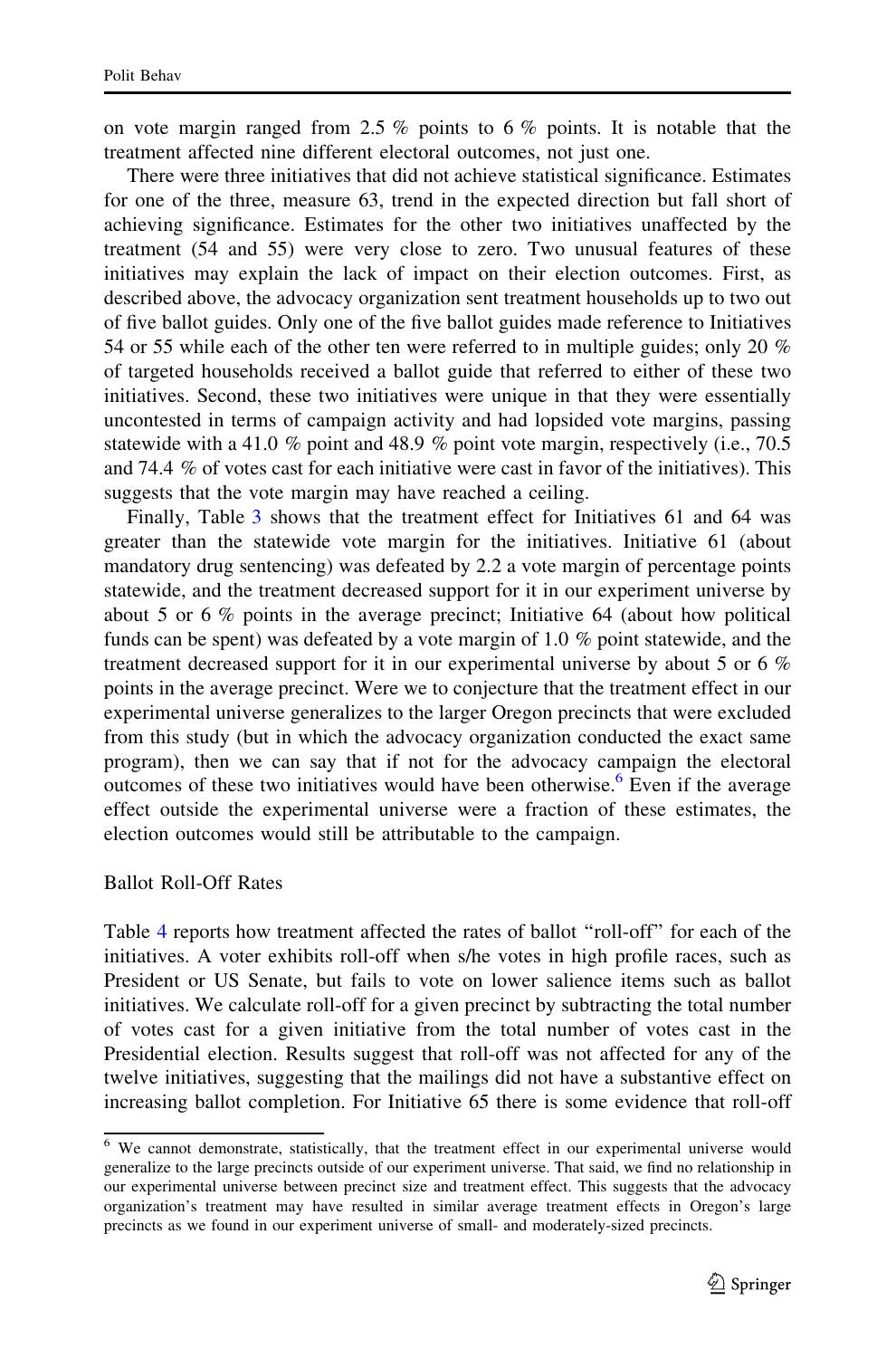| Measure | Position | (1)         | (2)         | (3)         |
|---------|----------|-------------|-------------|-------------|
| 54      | Pro      | 0.4(0.3)    | 0.4(0.3)    | 0.3(0.3)    |
| 55      | Pro      | 0.3(0.4)    | 0.2(0.4)    | 0.2(0.4)    |
| 56      | Pro      | $-0.2(0.4)$ | $-0.3(0.4)$ | $-0.4(0.4)$ |
| 57      | Pro      | $-0.1(0.3)$ | $-0.1(0.3)$ | $-0.2(0.3)$ |
| 58      | Anti     | 0.0(0.2)    | 0.0(0.2)    | 0.0(0.2)    |
| 59      | Anti     | 0.1(0.3)    | 0.0(0.3)    | $-0.1(0.3)$ |
| 60      | Anti     | 0.4(0.4)    | 0.3(0.4)    | 0.4(0.3)    |
| 61      | Anti     | 0.2(0.4)    | 0.2(0.4)    | 0.2(0.4)    |
| 62      | Anti     | $-0.1(0.3)$ | $-0.2(0.3)$ | $-0.3(0.3)$ |
| 63      | Anti     | 0.3(0.3)    | 0.2(0.3)    | 0.1(0.3)    |
| 64      | Anti     | 0.2(0.3)    | 0.1(0.3)    | 0.1(0.3)    |
| 65      | Anti     | $-0.7(0.4)$ | $-0.7(0.4)$ | $-0.7(0.3)$ |

<span id="page-13-0"></span>Table 4 Estimated effects on ballot roll-off rates

Results presented in percentage points. Estimates represent the total number of votes cast for the race with the greatest number of total votes cast (which was always the Presidential election) minus the total number of votes cast for a given initiative in a precinct minus. ''Pro'' means the communications advocated for the passage of the ballot initiative, while ''Anti'' means the communications advocated for the passage of the ballot initiative. For descriptions of the initiatives, see Table [1](#page-5-0)

There are no significant results in this table using the Holm–Bonferroni adjustment to control family wise error at  $\infty = 0.05$ . For each of the three model specifications, a "family" is the grouping of 12 ballot measures. Like the better-known Bonferroni method, this method insures that the probability of incorrectly rejecting one or more hypotheses is less than 0.05, but it is more powerful than the Bonferroni adjustment

was reduced, but the coefficient is not significant after the Holm–Bonferroni adjustment.

# Turnout

Table [5](#page-14-0) shows the treatment had no meaningful effect on net turnout. However, since the results are reported at the cluster level (the precincts) one might suggest that the treatment results are averages that mask an increase in turnout among some voters (e.g., Democrats), and a decrease in turnout in equal measure among others (e.g., Republicans). The fact that our treatment did not affect net turnout is consistent with the interpretation that people do not fail to vote because they are uninformed since our treatments were informative about the ballot initiatives.

# Effects on Candidate Races

Table [6](#page-14-0) presents the results for candidate races. Results are not statistically significant for any of the races. For model 1, however, some of the estimates are rather large and would have achieved statistical significance without the Holm– Bonferroni adjustment. However, the covariate adjusted estimates are greatly diminished, and the results are not replicated using a nonparametric estimation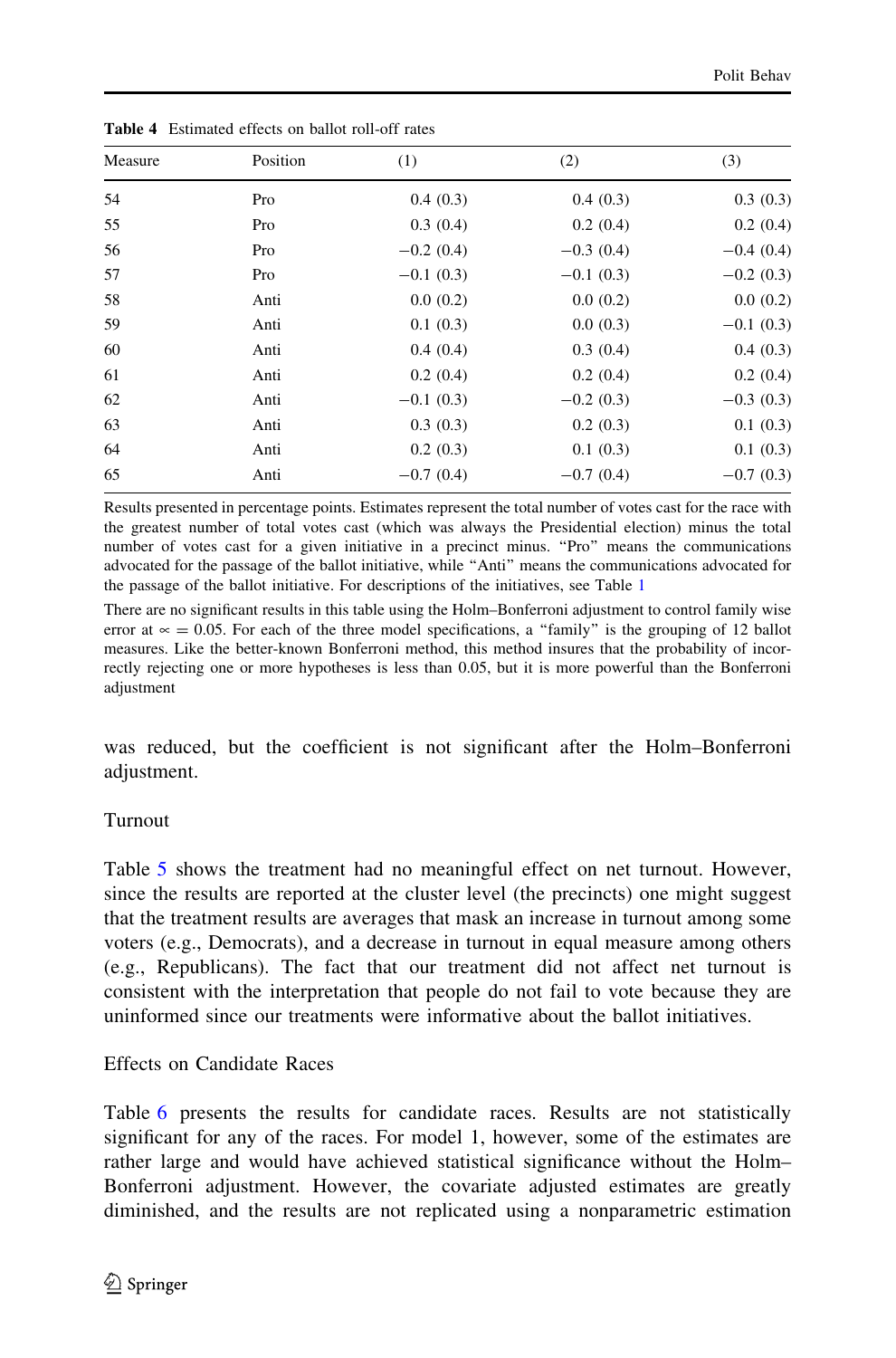#### <span id="page-14-0"></span>Table 5 Estimated effects on turnout

|         | $\perp$     | $\scriptstyle (2)$ | $\mathfrak{g}$ |
|---------|-------------|--------------------|----------------|
| Turnout | $-0.1(0.6)$ | $-0.2(0.6)$        | 0.4(0.5)       |

Results presented in percentage points

| Number of precincts | Race               | (1)      | (2)         | (3)         |
|---------------------|--------------------|----------|-------------|-------------|
| 696                 | President          | 1.8(2.6) | 0.1(1.5)    | 0.4(1.5)    |
| 696                 | Senate             | 4.2(2.5) | 2.7(1.4)    | 2.8(1.4)    |
| 512                 | House              | 9.4(4.8) | 3(3.6)      | 3.4(3.4)    |
| 696                 | Secretary of state | 2.2(2.3) | 0.4(1.4)    | 1.1(1.4)    |
| 696                 | State treasurer    | 2.2(2.1) | 0.9(1.4)    | 1.1(1.3)    |
| 216                 | State senate       | 6.4(4.5) | 1.0(3.1)    | 3.4(3.3)    |
| 464                 | State house        | 1(3.3)   | $-0.3(2.4)$ | $-0.8(2.3)$ |

Results presented in percentage points. Estimates represent the total number of votes cast in the treatment precincts for the Democratic candidate minus the total number of votes cast in control precincts for the Republican candidate

There are no significant results in this table using the Holm–Bonferroni adjustment to control family wise error at  $\approx$  = 0.05. For each of the three model specifications, a "family" is the grouping of 7 races. Like the better-known Bonferroni method, this method insures that the probability of incorrectly rejecting one or more hypotheses is less than 0.05, but it is more powerful than the Bonferroni adjustment

approach, available upon request. These directional results are consistent with the kinds of up-ballot effects one might expect given the generally left-leaning positions advocated for in the mailings, but because of the lack of significance and lack of robustness to specification, the results do not support an interpretation that ballot guides affected up-ballot races.

## General Discussion

We present a field experiment examining the impact of an independent organization advocating for and against a suite of ballot initiatives. We find that these organizations can have a consequential and significant effect on the passage and rejection of ballot initiatives. This finding speaks directly to an unsettled debate about the impact these organizations are capable of having on initiative outcomes by providing precise causal evidence in support of the view that independent organizations can affect the outcomes of ballot initiative (Stratmann [2006;](#page-26-0) Ellis [2002;](#page-25-0) Smith [1998\)](#page-26-0). The results we report are in contrast with findings suggesting that campaigns do not have an effect on initiative outcomes (Gerber [1999;](#page-25-0) Bowler and Donovan [1998](#page-25-0)) and work suggesting that only campaigns *against* initiatives are effective (Broder [2000;](#page-25-0) Garrett and Gerber [2001\)](#page-25-0). We find that the independent organization's campaign affected the win margin for these initiatives but did not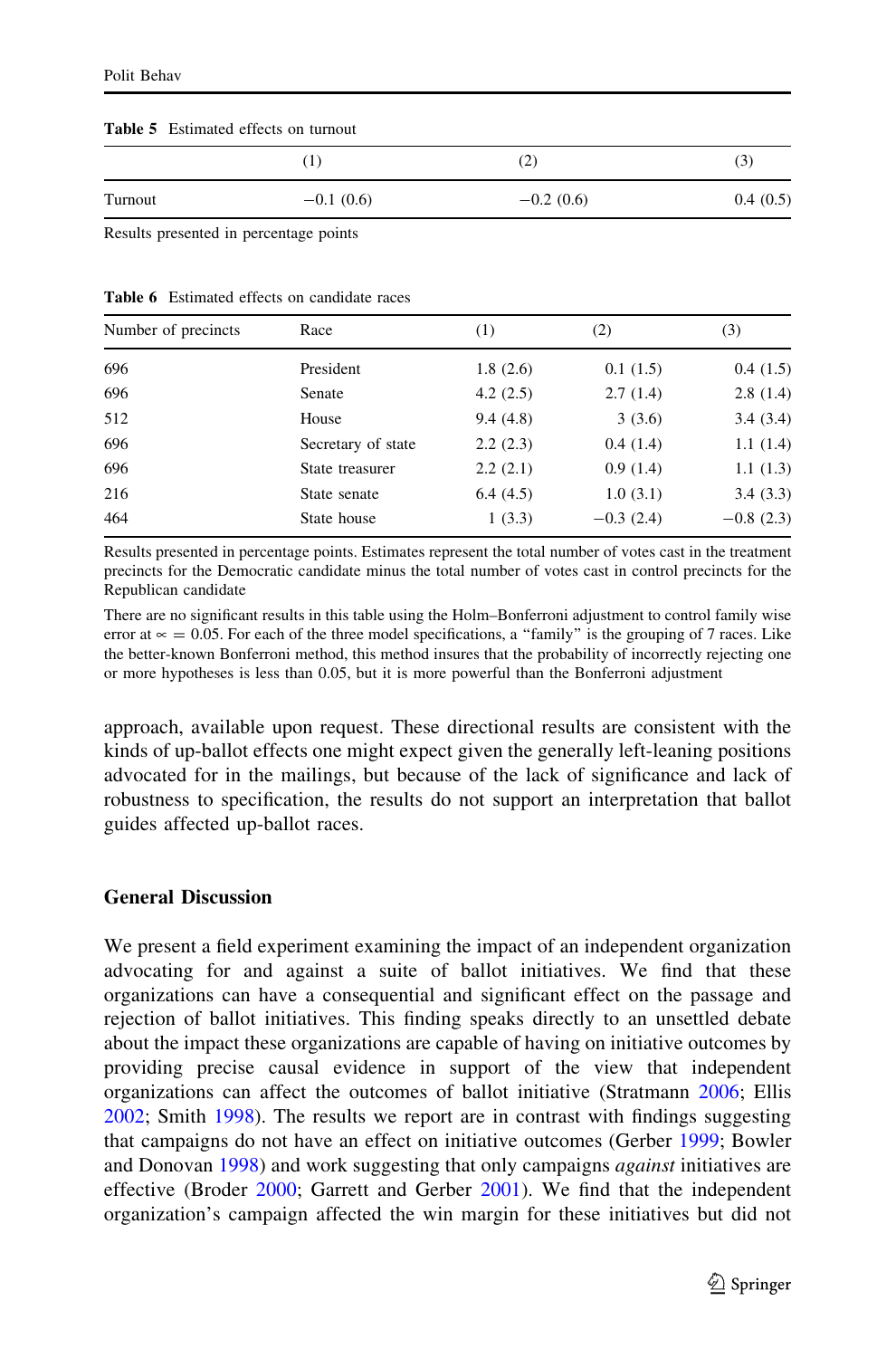influence turnout<sup>7</sup> or ballot roll-off. This pattern of results suggests that the campaign affected vote margin by altering ballot preferences among those who would have cast their vote on the initiatives anyway, but in the opposite direction.

We can calculate cost per additional vote added to vote margin we use the following equation:

$$
(c \times p)/(e \times n)
$$

The term c is the treatment cost per targeted household, \$0.90 (1.2 guides per household  $\times$  \$0.75 per guide). The term p is the proportion of households with a registered voter that were targeted (85 %). The term e is the average effect on vote margin for each of the twelve advocated for initiatives. Using the covariate adjusted estimates from Table [3](#page-11-0) the average impact on each initiative's vote margin is 3.5 % points. The term n is the number of initiatives for which the treatment advocated. There were twelve initiatives advocated for by this treatment. Calculated this way, the treatment yielded an additional vote in the favored direction at  $$1.84$ .<sup>8</sup>

This is a low cost, in part due to the efficiency derived from advocating multiple initiatives in one mailing. The result is still surprising, however, when you consider that direct mail used in get-out-the-vote efforts can cost around \$400 to \$500 per increased voter (see Green and Gerber [2008](#page-25-0); particularly when the mail does not leverage psychological elements shown to motivate voter participation: Rogers et al. [2012\)](#page-26-0). Another persuasion campaign conducted in 2008 in Oregon (Rogers and Nickerson [2013](#page-26-0)) targeted self-identified pro-choice voters and tried to correct misinformation about the incumbent Senator's stance on abortion. That campaign found that it cost \$40 per additional vote added to the vote margin in the favored direction.

Why might the impact of this unknown independent advocacy organization been so great? We speculate that voters may be especially receptive to the style of the ballot guides: factual, seemingly objective, and providing, for four out of five versions, ostensibly non-political summaries of multiple ballot initiatives. One might still find the effect magnitudes surprising in light of the hotly contested political context in Oregon in 2008. However, inundated with political communications for a variety of contests, recipients may have responded positively to the systematic and clear vote recommendations provided in a compact format. Indeed, theories of bounded attention (Gabaix et al. [2006](#page-25-0)) suggest that in noisy election environments voters may place a premium on these kinds of efficient communications—so long as they are perceived to be credible. Future research should assess whether treatments studied in this experiment are especially effective in hotly contested elections as opposed to in less cluttered election environments.

 $7$  Other research has suggested that ballot initiatives have a greater effect on turnout in lower-turnout elections (Childers and Binder [2012](#page-25-0)). This suggests that the absence of a finding for turnout may be a result of the relatively high turnout election, and that should be taken into account when considering the external validity of these results.

 $8$  Factoring in the uncertainty of our estimates, we calculate a 95 % confidence interval of (1.07, 6.44).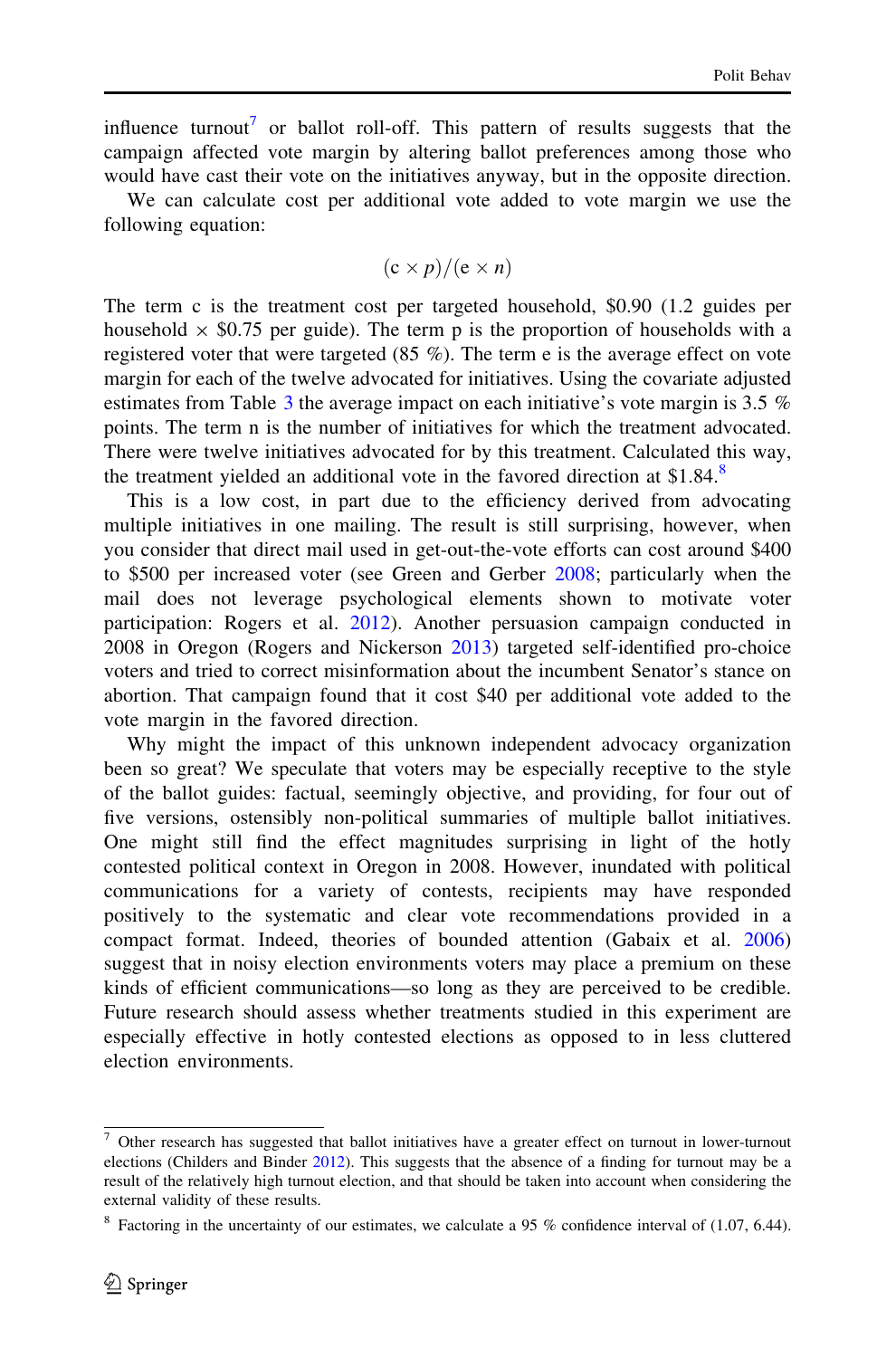Another reason for the ballot guide effectiveness may be that they were delivered directly to voters' homes, since all ballots are cast by mail in Oregon. This all voteby-mail election may have created the conditions whereby voters may have completed their ballots at home with the ballot guide present to inform their decisions. Future research should explore whether vote-by-mail moderates the effectiveness of persuasive ballot guides. This might be testable by studying ballot guide effectiveness in precincts with total populations that are just above and below the number where vote-by-mail becomes mandatory (see Meredith and Malhotra [2008\)](#page-25-0).

Another reason these ballot guides might have been especially effective could be that the independent advocacy organization was specifically unfamiliar. Provocative new research suggests that unfamiliar advocacy groups can sometimes be even more effective advocates than familiar ones (Weber et al. [2011](#page-26-0)). In the present experiment, the two ballot guides that were most widely distributed included no sponsors of any sort—the moderate guide was sent to 51 % of treated households and the conservative guide was sent to  $31\%$  of households. Perhaps this unfamiliarity enhanced the effectiveness of the guides.

We report some limited evidence of the impact of the ballot guides on up-ballot support for the left-leaning candidates (i.e. the Democrat candidates). The results are not statistically significant after the Holm–Bonferroni adjustment and are also not robust to specification, but they are provocative. Support for up-ballot candidates could be altered if treatments that shift voters to have more left-leaning preferences on ballot measures also prime issues or preferences that change the way the up-ballot candidate choice is construed (Iyengar and Kinder [1987](#page-25-0); Krosnick and Kinder [1990](#page-25-0)).

We might have expected significant effects on up-ballot vote choice in light of research suggesting ballot initiatives make initiative-relevant issues more important factors in up-ballot candidate races (Smith and Tolbert [2010\)](#page-26-0). However, there are two reasons the present findings do not speak directly to that research. First, there were twelve initiatives on the ballot addressing issues ranging from taxes (Measures 56 and 59) to crime (Measures 57, 61 and 62). The diversity of issues raised by these initiatives might have reduced, or even neutralized, the impact of any one initiative. The second reason is the same as that provided above regarding the finding that the ballot guides had no impact on turnout. The argument advanced regarding the impact of ballot initiatives on upballot races is about the *introduction* of a ballot initiative into an election (and the ensuing initiative campaign), while the current study focuses on the impact of advocacy efforts after the initiatives had already been introduced into the election in that state.

Our treatment did not increase turnout. Given that the treatment advocated for multiple issues one might have expected it would be especially potent at increasing turnout (and reducing rolloff) since it offered targets a range of potentially motivating issues. The lack of a turnout effect is not consistent with past work suggesting that the presence of ballot initiatives can increase turnout, in general (Tolbert et al. [2001\)](#page-26-0) or in Midterm elections but not Presidential elections (Smith [2001a](#page-26-0), [b\)](#page-26-0). The absence of a turnout effect in the present experiment only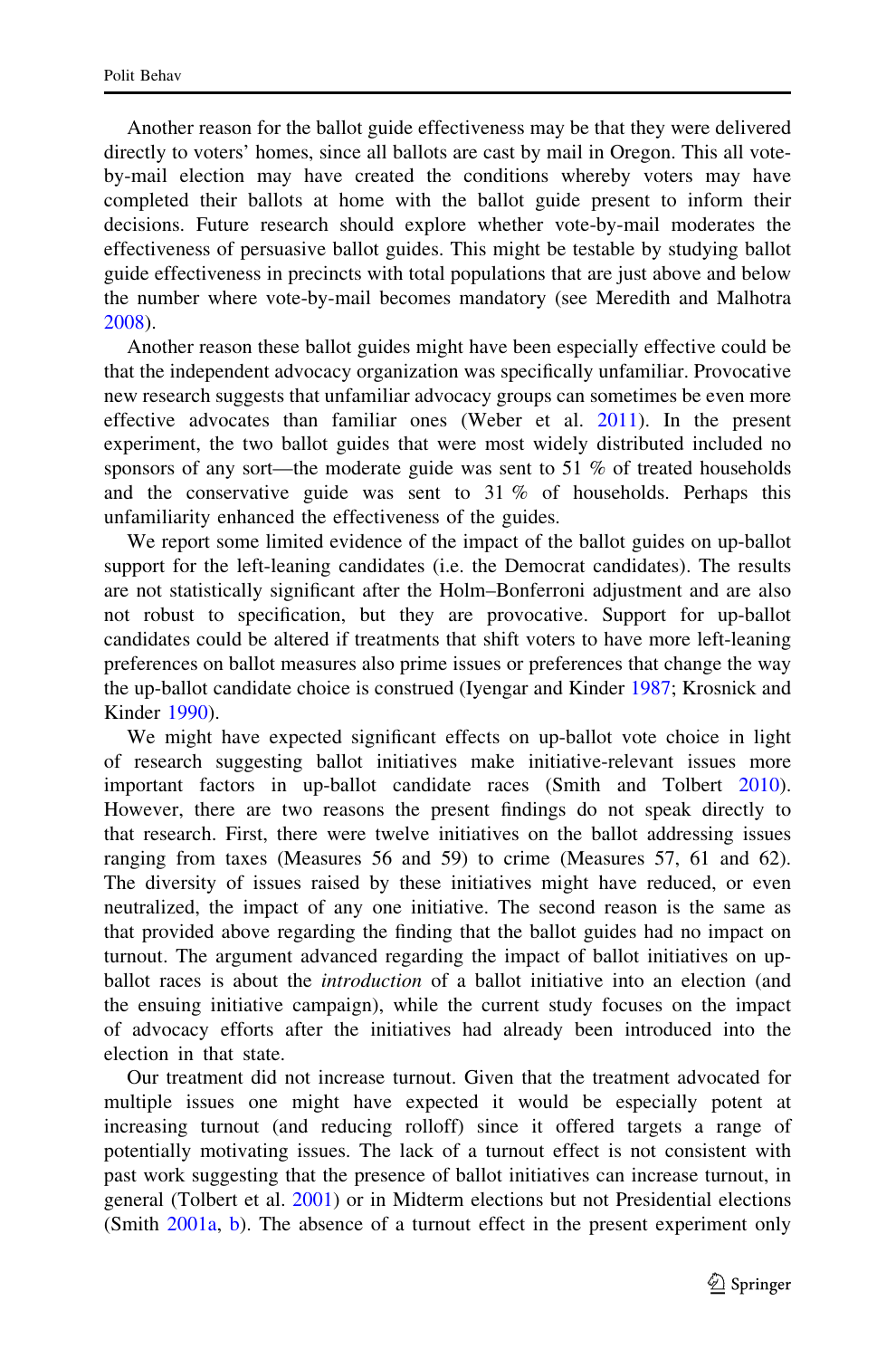<span id="page-17-0"></span>tangentially speaks to that work, though. This is because both lines of that research suggest that the increases in turnout come from the introduction of a ballot initiative into an election (and the ensuing initiative campaign), while the current study focuses on changing voters' preferences on ballot initiatives that had already been introduced into the election in that state. Whatever turnout affect arises from the introduction of a given initiative in a state should already have been incorporated into voters' likelihoods of voting before our treatment was administered.

The organization that conducted this mail program was financially supported by a small group of donors. Therefore, our findings are inconsistent with work suggesting that organizations without broad financial support of grassroots donors, so-called economic organizations, have trivial effects on initiative outcomes (Gerber [1999\)](#page-25-0). That economic organizations can influence initiative outcomes has normative implications, particularly because ballot initiatives are often described as giving the people, not interest groups, direct democratic power to decide important policy issues. As such, our findings may provide fodder for those who wish to regulate campaign funding.

Finally, the present research involved collaborating with a pre-existing Political Action Committee and studying its multi-issue electoral program. This approach has its strengths and weaknesses. Among the weaknesses is that we cannot isolate which mailing or message caused the overall treatment effects, which individuals were particularly affected by each treatment, and what underlying decisionmaking processes led to these rather large changes in vote choice. These weaknesses are endemic to field experiments, though. But field experiments offer powerful strengths. Among them is a high degree of external validity in terms of both the dependent variables studied (i.e., actual vote choice and turnout in a consequential election), as well as the independent variable (i.e., an actual political program that targeted the vast majority of voters in a US state). This approach of conducting a field experiment in collaboration with a political organization's voter communication program allows us to make strong causal claims about the impact of the treatment; and, in aggregate, it enables us to estimate that this treatment changed the election outcomes more than previous theory would have predicted.

Acknowledgments We thank Our Oregon for collaborating with us. We thank Josh Berezin and Kevin Looper for cooperation and assistance. We thank Analyst Institute and Catalist LLC for providing data. We thank Don Green, Max Bazerman, David Nickerson, Kevin Collins, Jennifer Green, and the Analyst Group for providing feedback. We thank Julia Kamin, Carly Robinson, and John Ternovski for help with analyses and editing.

# Appendix

Table [7](#page-18-0) summarizes available covariates for the treatment and control precincts. The reader will see that the treatment and control precincts exhibit good balance. Figure [1](#page-19-0) plots on the x-axis the number of registered voters (as reported after the election) against on the y-axis their Democratic Performance Index (a synthetic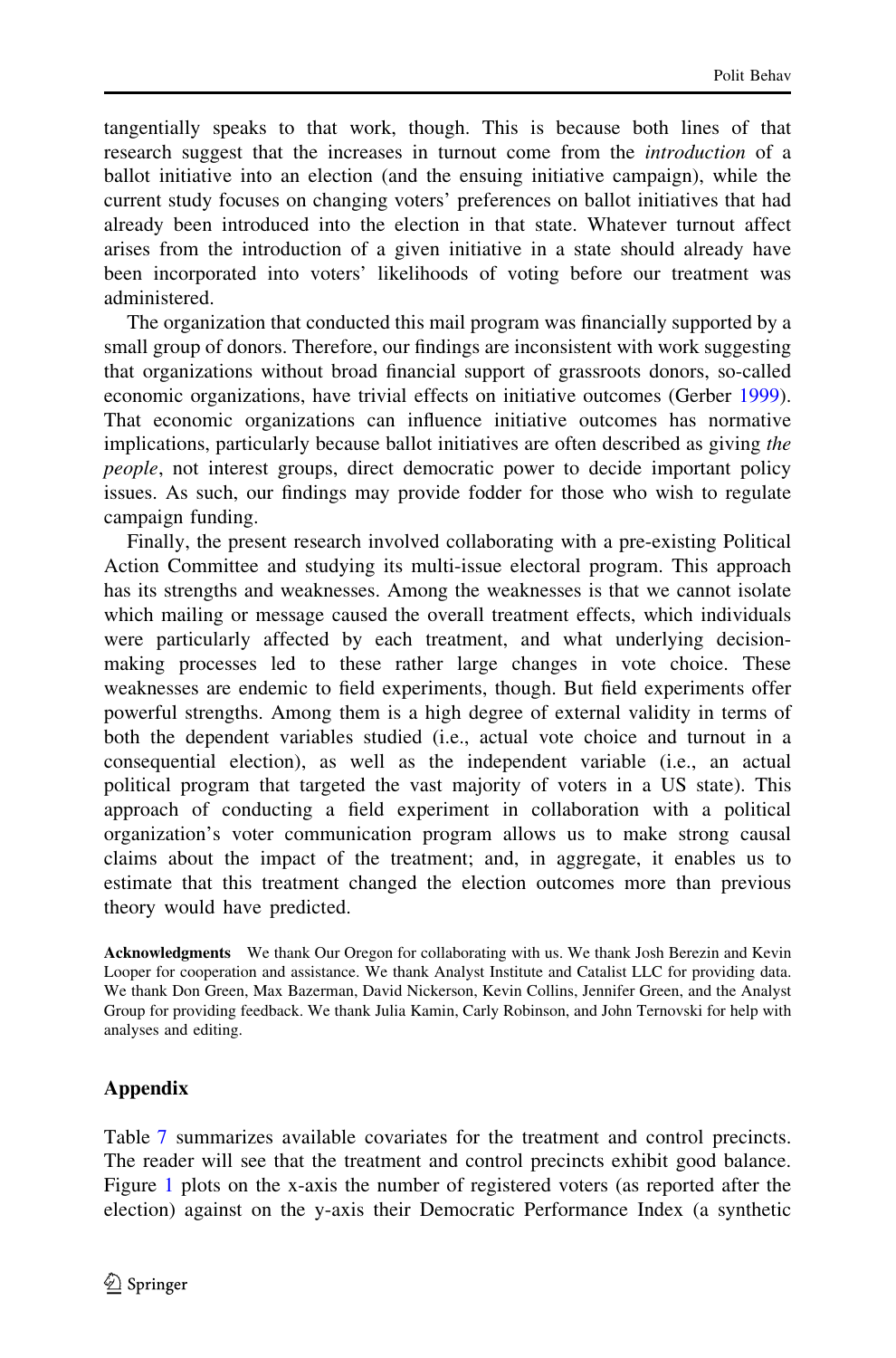<span id="page-18-0"></span>

| <b>Table 7</b> Descriptive statistics<br>for treatment and control |                   | Treatment | Control  | Excluded |
|--------------------------------------------------------------------|-------------------|-----------|----------|----------|
| precincts                                                          | 2002 Turnout      | 69.4%     | 70.1%    | 68.9%    |
|                                                                    |                   | (0.5)     | (0.9)    | (0.3)    |
|                                                                    | 2004 Turnout      | 85.8%     | 87.0%    | 86.3%    |
|                                                                    |                   | (0.4)     | (0.5)    | (0.2)    |
|                                                                    | 2006 Turnout      | 70.8%     | 71.8%    | 70.5%    |
|                                                                    |                   | (0.5)     | (0.7)    | (0.2)    |
|                                                                    | 2006 Democratic   | 43.8%     | 42.9 $%$ | 49.9%    |
| Background characteristics of                                      | performance index | (0.7)     | (1.1)    | (0.5)    |
| control precincts, treatment                                       | 2002 Registration | 443       | 443      | 1,908    |
| precincts, and precincts<br>excluded from the experiment.          |                   | (15)      | (26)     | (37)     |
| Standard errors are in                                             | 2004 Registration | 488       | 481      | 2,192    |
| parentheses. The 2006                                              |                   | (17)      | (28)     | (44)     |
| Democratic Performance Index<br>is a synthetic variable created by | 2006 Registration | 456       | 454      | 2,020    |
| the NCEC to characterize the                                       |                   | (16)      | (28)     | (39)     |
| overall rate of voting for                                         | 2008 Registration | 467       | 458      | 2,173    |
| Democrats in 2006 political<br>races                               |                   | (14)      | (21)     | (43)     |

variable produced in advance of the 2008 election that summarizes Democratic voting in previous elections from National Campaign for an Effective Congress). Squares represent Oregon precincts excluded from the study, triangles represent those included. The dividing line between the larger and smaller precincts can be seen clearly with included precincts (triangles) to the left and excluded precincts (squares) to the right. There are exceptions. The figure shows seven large precincts included in the study, represented by stray green triangles on the right. It also shows a number of smaller precincts excluded from the study, represented by blue squares on the left. We explain these two anomalous precinct types in turn.

The unexpectedly large precincts in the experimental universe, triangles on the right, resulted from discrepancies in the two sources we used to assess the number of voters per precinct—National Campaign for an Effective Congress and Catalist, LLC—and the administrative records that provided the outcome measures that we gathered after the election and matched. The values on the x-axis in Fig. [1](#page-19-0) come from these post-election administrative records. Less than 1 % of the precincts in the experimental universe (seven) show this discrepancy. What is most striking about Fig. [1](#page-19-0) is the sharp discontinuity between included and excluded precincts, providing confidence in our randomization, and our postelection merger of randomization and outcome files. Nonetheless, we reran the analysis described below omitting the seven strays as a robustness check and results were not altered.

Figure [1](#page-19-0) also depicts a number of small precincts excluded from the experiment, squares to the left of the dividing line. These precincts were excluded for the reason previously described: the number of registrants reportedly in the precinct differed across the two pre-election sources by more than 20 %.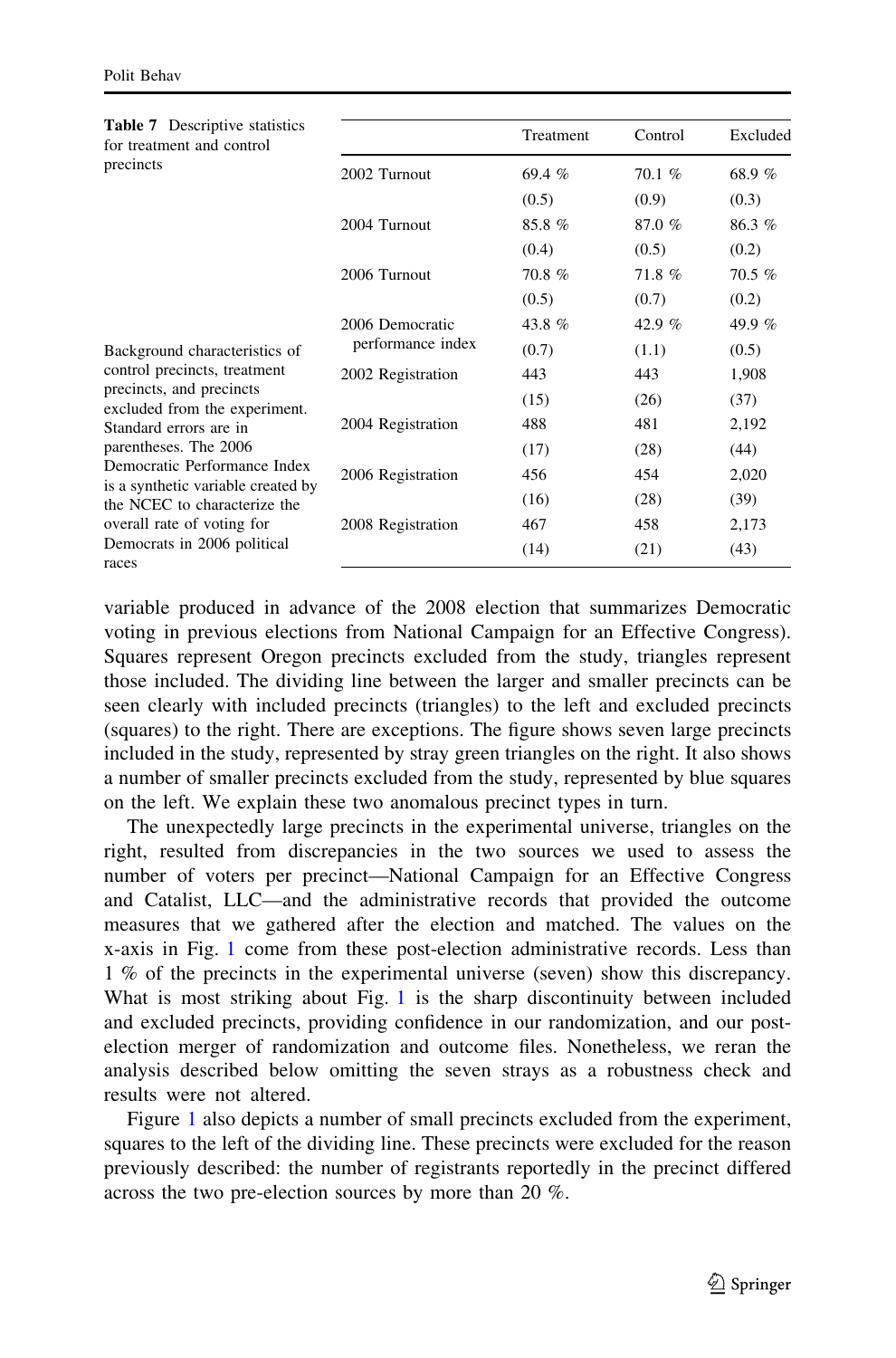<span id="page-19-0"></span>

Fig. 1 Democratic performance by 2008 registration

Our choice of experiment universe has little bearing on the internal validity of our study. Moreover, no experiment can represent all precincts, in all elections, and for all time. In that respect, this field experiments is not unique in being limited in its geographic, temporal and demographic extent. Nonetheless, we must account for the sample restrictions when considering external validity, particularly when speculating on the effects of the ballot guide campaign on voters in all of Oregon.

Table [7](#page-18-0) presents summary statistics for both included and excluded precincts. The size difference between excluded and included precincts is evident. And while turnout rates are not dramatically different, excluded precincts are more Democratic as measured by the Democratic Performance Index. Figure 1 illustrates why this is true, there is a positive association between precinct size and Democratic voting. The association is no surprise; urban environments tend to have larger precincts and also greater numbers of Democratic-leaning voters. As an illustrative anecdote, consider that the most strongly Democratic county in Oregon, Multnomah County (which contains Oregon's largest city, Portland), also had the highest rate of precinct exclusion in this study due to sizes—90 % excluded compared to 56 % statewide.

Post-election, four  $(0.6 \%)$  of the 700 precincts included in the study (one control precinct and three treatment precincts) could not be matched to with the reported election returns. Again, we suspect that inevitable imperfections in available records are responsible for this, but by any standard this is a small loss-to-follow-up rate. To address the slight imbalance in the partisanship of treatment and control precincts, a stratified analysis was carried out, creating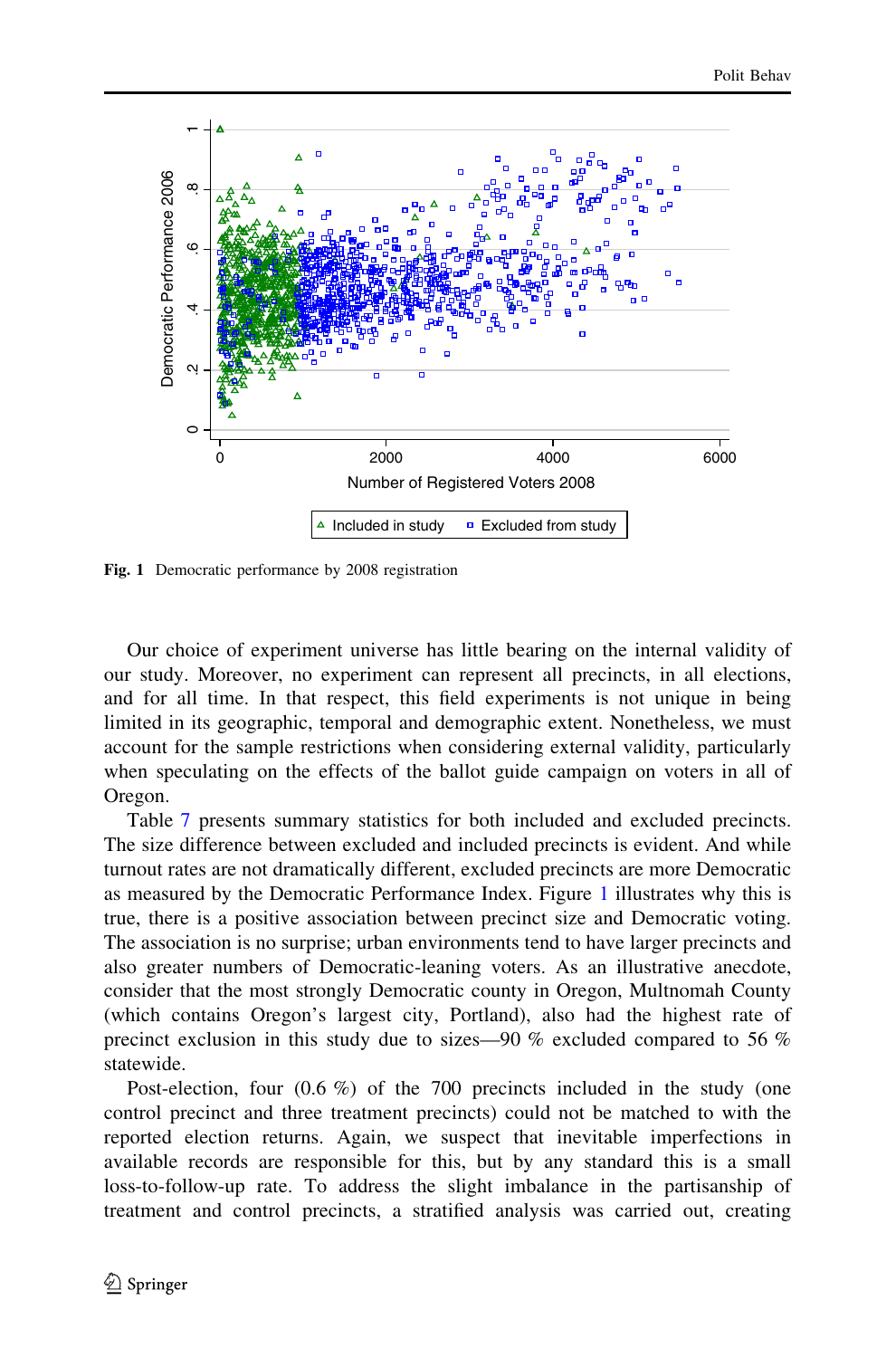| <b>Table 8</b> Democratic<br>performance Index 2006 by |             | Treatment | Control |
|--------------------------------------------------------|-------------|-----------|---------|
| partisanship strata                                    | Overall     | 43.8 %    | 42.9 %  |
|                                                        |             | (0.7)     | (1.1)   |
|                                                        | Democratic  | 59.1 %    | 58.2%   |
|                                                        |             | (3.9)     | (6.2)   |
|                                                        | Independent | 43.2 %    | 43.2 %  |
|                                                        |             | (3.8)     | (6.9)   |
|                                                        | Republican  | 28.6 %    | 28.5 %  |
|                                                        |             | (3.7)     | (5.5)   |

three strata using the Democratic Performance Index; for shorthand. We will refer to these as Democratic, Independent and Republican precincts. The balance in the strata is much better for the Republican and Independent strata, as evidenced in Table 8. The Democratic stratum still shows evidence of imbalance. This imbalance does not concern us, however, because dropping the Democratic stratum from the analysis, estimates become larger, not smaller, suggesting that this residual imbalance in the Democratic stratum cannot explain away the treatment effects.

Table [9](#page-21-0) presents coefficients from regression models run with fixed effects for strata, along with interaction terms between strata and treatment assignment. For each row of the table, a  $p$  value from a test of the difference between the three effect estimates. (No ''main effect'' was included in the model so that three interaction terms, one for each of the three strata, could be specified and stratum specific treatment effects computed directly.) There are no significant differences between coefficients for any of the ballot measures regardless of the additional covariates included; in other words, we fail to find evidence of treatment effect heterogeneity. (Again the Holm–Bonferroni adjustment was used to control for family-wise error rate.) Combining these strata-specific estimates into ''main effects'' by averaging the three returns estimates that look very similar to the original estimates in the main body of the paper. Tables [10,](#page-22-0) [11](#page-23-0) and [12](#page-24-0) provide analogous results with fixed effects for strata for roll-off, candidate votes, and turnout, respectively. There are no significant evidence of treatment effect heterogeneity and ''main effects'' are generally in line with original estimates in the main body of the paper.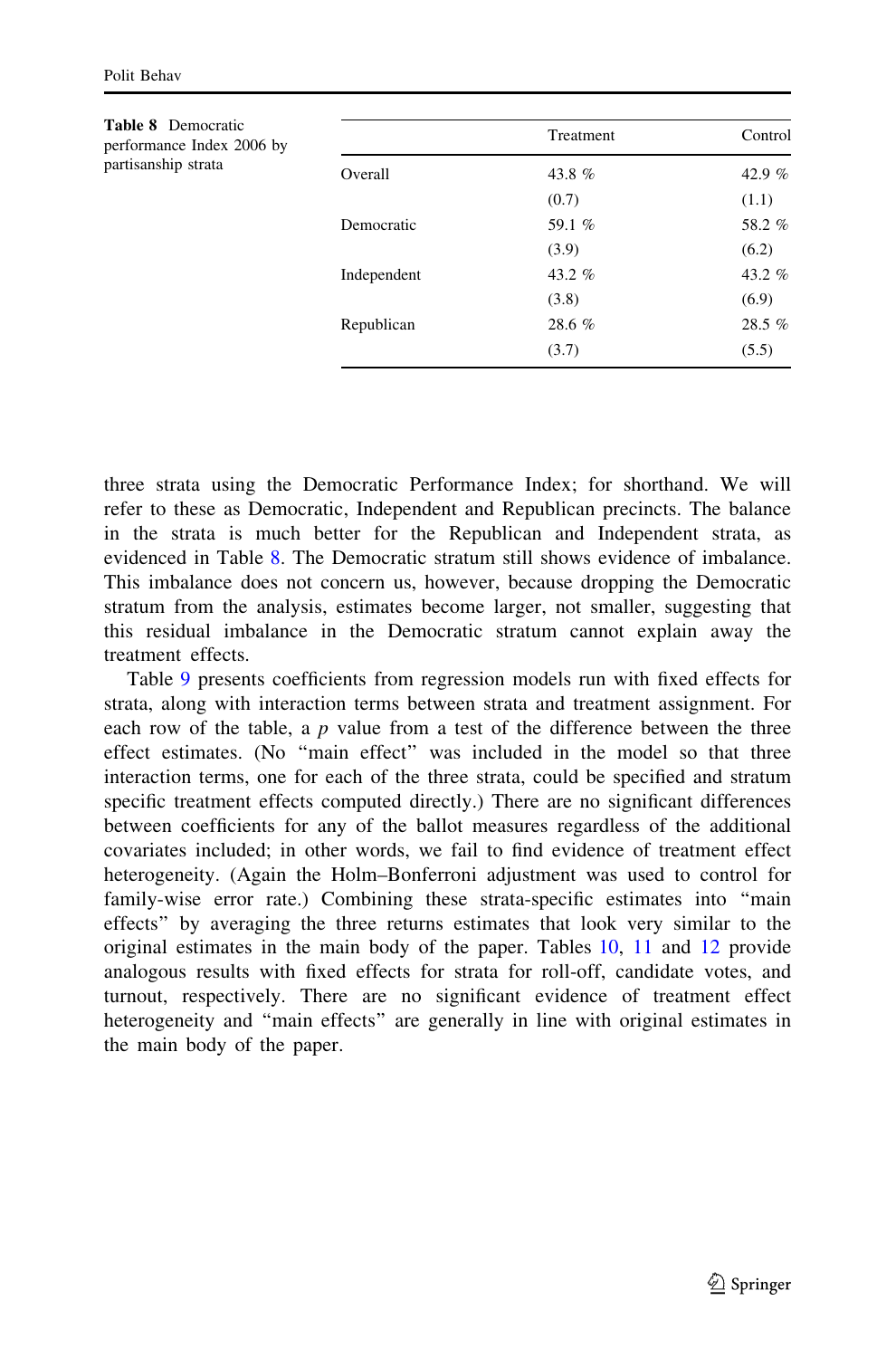Table 9 Ballot measures Table 9 Ballot measures

<span id="page-21-0"></span>

|                                                                                                                                                                                                                              | Model                   |                                        |                                     |        |                       | Model 2     |                                                                |                     |                         |                   | Model 3     |              |                           |                    |                   |
|------------------------------------------------------------------------------------------------------------------------------------------------------------------------------------------------------------------------------|-------------------------|----------------------------------------|-------------------------------------|--------|-----------------------|-------------|----------------------------------------------------------------|---------------------|-------------------------|-------------------|-------------|--------------|---------------------------|--------------------|-------------------|
|                                                                                                                                                                                                                              | Dem                     | $_{\rm nd}$                            | Rep                                 | (diff) | Overall<br>effect     | Dem         | $_{\rm nd}$                                                    | Rep                 | $\frac{P}{\text{diff}}$ | Overall<br>effect | Dem         | $\mathbf{H}$ | Rep                       | $\frac{p}{(diff)}$ | Overall<br>effect |
| Measure 54 $-0.5(2.2)$ $-0.1(2.4)$ 1.6 (2.2)                                                                                                                                                                                 |                         |                                        |                                     | 0.766  |                       |             | $0.3(1.3)$ - $0.8(2.2)$ - $0.1(2.3)$ 1.6 (2.2) 0.726 0.2 (1.3) |                     |                         |                   | 0.4(2.1)    | 0.3(2.2)     | 0.8(2)                    | 0.984              | 0.5(1.2)          |
| MeasuRe 55 $-0.2$ (2.1) $-1.5$ (2.2) $-0.4$ (2)                                                                                                                                                                              |                         |                                        |                                     | 0.910  | $-0.7(1.2) -0.3(2.1)$ |             |                                                                | $-1.5(2.2) -0.4(2)$ | 0.917                   | $-0.7(1.2)$       | 0.9(1.9)    | $-1.3(2)$    | $-1.9(1.8)$               | 0.525              | $-0.8(1.1)$       |
| Measure 56                                                                                                                                                                                                                   |                         | $2.4(2.3)$ 1.6 (2.5)                   | 5.3(2.3)                            | 0.490  | 3.1 (1.4)             | 1.9(2.2)    | 1.7(2.4)                                                       | 5.2(2.2)            | 0.437                   | 2.9(1.3)          | 2.2(2.1)    | 1.9(2.2)     | 4.3(2.1)                  | 0.680              | 2.8(1.2)          |
| Measure 57                                                                                                                                                                                                                   | 3.7(2.1)                | 3.6(2.3)                               | 5.2(2.1)                            | 0.831  | 4.2 (1.2)             | 3.7(2.1)    | 3.6(2.3)                                                       | 5.2(2.1)            | 0.833                   | 4.2 (1.2)         | 3.6 (2.1)   | 3.7(2.3)     | 5.4(2.1)                  | 0.783              | 4.2(1.2)          |
| Measure 58 $-2.1$ (2.6) $-3.4$ (2.7)                                                                                                                                                                                         |                         |                                        | $-9.4(2.5)$                         | 0.097  | $-4.9(1.5)$           | $-1.2(2.4)$ | $-3.4(2.5)$                                                    | $-9.2(2.3)$         | 0.045                   | $-4.6(1.4)$       | $-1.9(2.3)$ | $-3.5(2.4)$  | $-10(2.3)$                | 0.024              | $-5.2(1.3)$       |
| Measure 59                                                                                                                                                                                                                   |                         |                                        | $-2.7(2.3)$ $-1.5(2.5)$ $-7.8(2.3)$ | 0.127  | $-4(1.4)$             | $-2.2(2.2)$ | $-1.5(2.4)$                                                    | $-7.7(2.2)$         | 0.101                   | $-3.8(1.3)$       | $-2.2(2.2)$ | $-2.3(2.3)$  | $-8.3(2.1)$               | 0.075              | $-4.2(1.3)$       |
| Measure 60                                                                                                                                                                                                                   |                         | $-1.8$ (2.2) $-2.4$ (2.3) $-5.8$ (2.2) |                                     | 0.385  | $-3.3(1.3)$           | $-1.1(2.1)$ | $-2.5(2.2)$                                                    | $-5.7(2)$           | 0.278                   | $-3.1(1.2)$       | $-1.5(2.1)$ | $-2.8(2.2)$  | $-5.8(2)$                 | 0.323              | $-3.4(1.2)$       |
| Measure 61                                                                                                                                                                                                                   | $-2.8(2.5)$ $-4.4(2.7)$ |                                        | $-7.4(2.4)$                         | 0.407  |                       |             | $-4.9$ (1.5) $-2.1$ (2.4) $-4.5$ (2.5)                         | $-7.3(2.3)$         | 0.299                   | $-4.6(1.4)$       | $-3.2(2.3)$ |              | $-4.8$ (2.5) $-7.2$ (2.3) | 0.470              | $-5.1(1.4)$       |
| Measure 62 $-0.7(2.5)$ $-4.0(2.6)$ $-9.4(2.4)$                                                                                                                                                                               |                         |                                        |                                     | 0.038  |                       |             | $-4.7(1.4)$ $-0.6(2.5)$ $-4.0(2.6)$                            | $-9.3(2.4)$         | 0.036                   | $-4.6(1.4)$       | $-1.3(2.4)$ |              | $-4.6(2.5) -8.6(2.3)$     | 0.095              | $-4.8(1.4)$       |
| Measure 63                                                                                                                                                                                                                   |                         | $-1.5$ (3.3) $-2.7$ (3.4) $-2.2$ (3.2) |                                     | 0.965  | $-2.1(1.9)$           | $-0.8(3.2)$ | $-2.7(3.3)$                                                    | $-2.1(3.1)$         | 0.911                   | $-1.9(1.8)$       | $-1.4(3)$   | $-2.8(3.2)$  | $-4.2(2.9)$               | 0.811              | $-2.8(1.8)$       |
| Measure 64 - 0.5 (2.5) $-4.5$ (2.6) - 9.6 (2.4)                                                                                                                                                                              |                         |                                        |                                     | 0.028  | $-4.9(1.4)$           |             | $-0.1(2.4)$ $-4.5(2.5)$ $-9.6(2.3)$                            |                     | 0.018                   | $-4.7(1.4)$       | $-1.1(2.3)$ | $-4.7(2.5)$  | $-9.5(2.3)$               | 0.035              | $-5.1(1.4)$       |
| $2510(21)$ $210(21)$ $210(21)$ $210(21)$ $210(21)$ $210(21)$ $210(21)$ $210(21)$ $210(21)$ $210(21)$ $210(21)$ $210(21)$ $210(21)$ $210(21)$ $210(21)$ $210(21)$ $210(21)$ $210(21)$ $210(21)$ $210(21)$ $210(21)$ $210(21)$ |                         |                                        |                                     |        |                       |             |                                                                |                     |                         |                   |             |              |                           |                    | $-4.3(1)$         |
|                                                                                                                                                                                                                              |                         |                                        |                                     |        |                       |             |                                                                |                     |                         |                   |             |              |                           |                    |                   |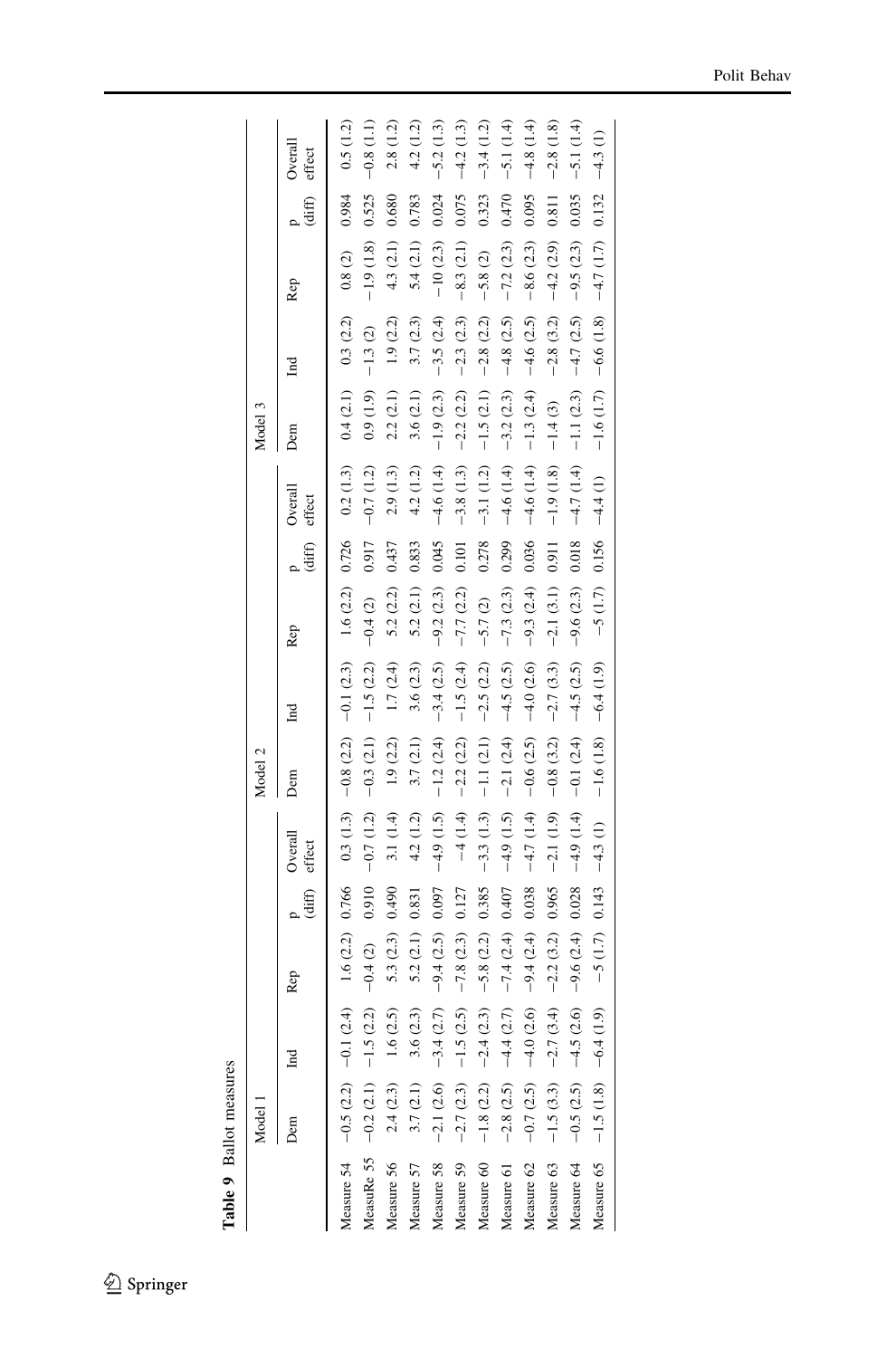Table 10  $\,$  Roll-off Table 10 Roll-off

<span id="page-22-0"></span>

|                                    | Model |                                     |             |                  |                         | Model 2  |             |                                                      |       |                         | Model 3  |             |             |         |             |
|------------------------------------|-------|-------------------------------------|-------------|------------------|-------------------------|----------|-------------|------------------------------------------------------|-------|-------------------------|----------|-------------|-------------|---------|-------------|
|                                    | Jem   | Ĕ                                   | Rep         | p value main eff |                         | Dem      | Ind         | Rep                                                  |       | p value main eff        | Dem      | Ĕ           | Rep         | p value | main eff    |
|                                    |       | Measure 54 $0.5(0.6)$ -0.1 (0.6)    | 0.5(0.5)    | 0.623            |                         |          |             | $0.3(0.3)$ $0.5(0.6)$ $-0.1(0.6)$ $0.5(0.5)$ $0.670$ |       | 0.3(0.3) 0.3(0.5)       |          | 0(0.6)      | 0.3(0.5)    | 0.872   | 0.2(0.3)    |
|                                    |       | Measure 55 $1.4(0.8)$ 0.2 (0.8)     | $-0.7(0.8)$ | 0.268            | $0.3(0.5)$ 1.3 $(0.8)$  |          |             | $0.2(0.8) -0.7(0.8)$                                 | 0.305 | 0.2(0.5) 0.9(0.7)       |          | (0.7)       | $-0.5(0.7)$ | 0.513   | 0.1(0.4)    |
| Measure 56 0.7 (0.7)               |       | 0.1(0.7)                            | $-1.4(0.7)$ | 0.151            | $-0.2(0.4)$             | 0.6(0.7) | 0.1(0.7)    | $-1.4(0.7)$                                          | 0.154 | $-0.2(0.4)$             | 0.4(0.6) | 0.1(0.7)    | $-1.5(0.6)$ | 0.088   | $-0.3(0.4)$ |
|                                    |       | Measure 57 $0.4(0.5)$ -0.2 $(0.5)$  | $-0.5(0.5)$ | 0.554            | $-0.1(0.3)$             | 0.4(0.5) | $-0.2(0.5)$ | $-0.5(0.5)$                                          | 0.579 | $-0.1(0.3)$ 0.3 $(0.4)$ |          | $-0.3(0.5)$ | $-0.6(0.4)$ | 0.496   | $-0.2(0.3)$ |
|                                    |       | Measure 58 $0.4(0.4) -0.1(0.4)$     | $-0.2(0.4)$ | 0.737            | 0(0.2)                  | 0.4(0.4) | $-0.1(0.4)$ | $-0.2(0.4)$                                          | 0.738 | 0(0.2)                  | 0.3(0.4) | $-0.1(0.4)$ | $-0.3(0.4)$ | 0.736   | 0(0.2)      |
|                                    |       | Measure 59 $1(0.6) -0.3(0.6)$       | $-0.5(0.6)$ | 0.286            | 0.1(0.3)                | 0.9(0.6) | $-0.3(0.6)$ | $-0.5(0.5)$                                          | 0.328 | (0.3)                   | 0.7(0.5) | $-0.3(0.6)$ | $-0.6(0.5)$ | 0.303   | $-0.1(0.3)$ |
|                                    |       | Measure 60 1.3 $(0.7)$ -0.1 $(0.7)$ | (0.0)0      | 0.272            | $0.4(0.4)$ 1.2 $(0.7)$  |          | $-0.1(0.7)$ | (0.6)                                                | 0.308 | $0.4(0.4)$ 1.2 $(0.6)$  |          | 0(0.6)      | 0.1(0.6)    | 0.279   | 0.4(0.4)    |
|                                    |       | Measure 61 1.7 (0.7) $-0.3$ (0.7)   | $-0.5(0.7)$ | 0.094            | $0.3(0.4)$ 1.5 $(0.7)$  |          | $-0.3(0.7)$ | $-0.5(0.7)$                                          | 0.117 | $0.2(0.4)$ 1.4 $(0.6)$  |          | $-0.2(0.7)$ | $-0.4(0.6)$ | 0.166   | 0.3(0.4)    |
|                                    |       | Measure 62 0.9 (0.5) $-0.5$ (0.6)   | $-0.7(0.5)$ | 0.168            | $-0.1(0.3)$ 0.8 $(0.5)$ |          | $-0.5(0.6)$ | $-0.7(0.5)$                                          | 0.184 | $-0.1(0.3) 0.6(0.5)$    |          | $-0.5(0.5)$ | $-0.8(0.5)$ | 0.131   | $-0.2(0.3)$ |
| Measure $63 \qquad 1 \ (0.6)$      |       | 0.1(0.6)                            | $-0.2(0.5)$ | 0.314            | 0.3(0.3)                | 0.9(0.5) | 0.1(0.6)    | $-0.3(0.5)$                                          | 0.382 | 0.2(0.3)                | 0.7(0.5) | 0.1(0.5)    | $-0.4(0.5)$ | 0.489   | 0.1(0.3)    |
| Measure 64 0.6 (0.5) $-0.4$ (0.5)  |       |                                     | 0.2(0.5)    | 0.422            | 0.1(0.3) 0.6(0.5)       |          | $-0.4(0.5)$ | 0.2(0.5)                                             | 0.442 | 0.1(0.3) 0.6(0.5)       |          | $-0.4(0.5)$ | 0.1(0.4)    | 0.475   | 0.1(0.3)    |
| Measure 65 $0.5(0.6)$ -1.1 $(0.7)$ |       |                                     | $-1.4(0.6)$ | 0.041            | $-0.7(0.4)$             | 0.5(0.6) | $-1.1(0.7)$ | $-1.4(0.6)$ 0.041                                    |       | $-0.7(0.4)$ 0.3 $(0.6)$ |          | $-1.3(0.6)$ | $-1.1(0.6)$ | 0.040   | $-0.7(0.3)$ |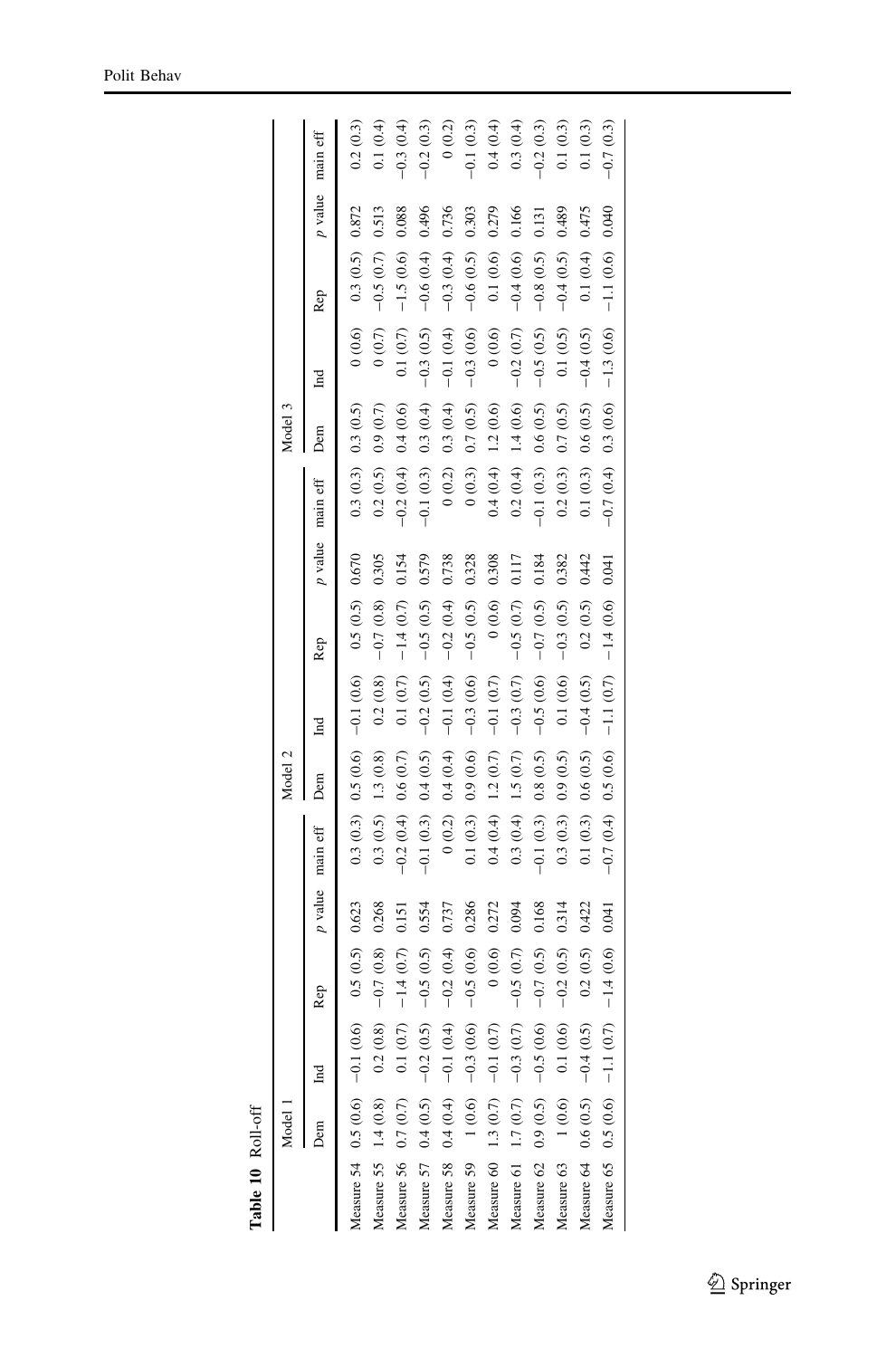Table 11 Candidates Table 11 Candidates

<span id="page-23-0"></span>

| $p$ value main eff<br>0.261<br>0.900<br>0.670<br>0.406<br>0.403<br>0.562<br>0.244<br>1.7(4.1)<br>0.8(2.5)<br>1.9(5.3)<br>$-2(5.9)$<br>3.1 $(2.3)$<br>3(2.3)<br>3.3(2.3)<br>Rep<br>2.8(2.7)<br>$-0.8(4.9)$<br>$-1.9(3.9)$<br>1.6 $(2.4)$<br>9.9(5.9)<br>4(2.5)<br>0.1(2.5)<br>Ind<br>$-0.3$ (1.7) $-3.2$ (2.6)<br>$-0.8$ (5.7)<br>2(6.4)<br>$-2.3(2.3)$<br>0.5(2.4)<br>$-1.3(2.4)$<br>$-3.5(4.2)$<br>Dem<br>1.5(4.4)<br>1.3(2.1)<br>2.2(1.7)<br>$0.8\ (1.3)$<br>$1\ (1.2)$<br>2.5(3)<br>main eff<br>p value<br>3.3 $(2.9)$ -0.7 $(2.6)$ 0.274<br>0.519<br>$-0.4(5.6)$ 0.319<br>0.803<br>0.960<br>0.762<br>0.694<br>2.1(4.3)<br>1.5(2.4)<br>3.2(2.4)<br>1.3(2.4)<br>1.3(6)<br>Rep<br>$-0.8(5.1)$<br>$-1(4.1)$<br>1.9(2.6)<br>10.4(6.3)<br>3.6 $(2.6)$<br>$0.1\ (2.7)$<br>$\mathbb{E}$<br>$-3$ $(2.7)$<br>$-1.7(2.4)$<br>$-2.3(4.4)$<br>0.8(2.5)<br>$-1$ (2.5)<br>1(6.6)<br>$-1.5(6)$<br>Dem<br>0.3(1.8)<br>$p$ value main eff<br>5.3(3.5)<br>1.9(2.2)<br>2.9(1.8)<br>2.6(4.5)<br>1.5(1.3)<br>1.3 $(1.4)$<br>0.519<br>0.860<br>0.659<br>0.427<br>0.913<br>0.927<br>0.765<br>$-0.5(3)$<br>2(4.4)<br>0.1(5.7)<br>1.7(2.6)<br>1.5(2.7)<br>3.4(2.9)<br>2.9(7)<br><b>Rep</b><br>$-1.8$ (3.1) 3.2 (3.3)<br>0.1(2.9)<br>1.8(2.9)<br>7.1 $(7.6)$ -1.6 $(5.9)$<br>10.5(6.4)<br>3.5(3.1)<br>$-0.5(4.5)$ $-1.3(4.2)$<br>2.1(2.9)<br>1.2(6.1)<br>0(2.8)<br>$-0.7(2.7)$<br>$\frac{20}{5}$ | 1odel 1 |  |  | Model 2 |  |  | Model 3 |  |              |
|---------------------------------------------------------------------------------------------------------------------------------------------------------------------------------------------------------------------------------------------------------------------------------------------------------------------------------------------------------------------------------------------------------------------------------------------------------------------------------------------------------------------------------------------------------------------------------------------------------------------------------------------------------------------------------------------------------------------------------------------------------------------------------------------------------------------------------------------------------------------------------------------------------------------------------------------------------------------------------------------------------------------------------------------------------------------------------------------------------------------------------------------------------------------------------------------------------------------------------------------------------------------------------------------------------------------------------------------------------------------------|---------|--|--|---------|--|--|---------|--|--------------|
|                                                                                                                                                                                                                                                                                                                                                                                                                                                                                                                                                                                                                                                                                                                                                                                                                                                                                                                                                                                                                                                                                                                                                                                                                                                                                                                                                                           |         |  |  |         |  |  |         |  |              |
|                                                                                                                                                                                                                                                                                                                                                                                                                                                                                                                                                                                                                                                                                                                                                                                                                                                                                                                                                                                                                                                                                                                                                                                                                                                                                                                                                                           |         |  |  |         |  |  |         |  | 0.1(1.5)     |
|                                                                                                                                                                                                                                                                                                                                                                                                                                                                                                                                                                                                                                                                                                                                                                                                                                                                                                                                                                                                                                                                                                                                                                                                                                                                                                                                                                           |         |  |  |         |  |  |         |  | 2.1(1.7)     |
|                                                                                                                                                                                                                                                                                                                                                                                                                                                                                                                                                                                                                                                                                                                                                                                                                                                                                                                                                                                                                                                                                                                                                                                                                                                                                                                                                                           |         |  |  |         |  |  |         |  | 2.4(4.2)     |
|                                                                                                                                                                                                                                                                                                                                                                                                                                                                                                                                                                                                                                                                                                                                                                                                                                                                                                                                                                                                                                                                                                                                                                                                                                                                                                                                                                           |         |  |  |         |  |  |         |  | $1.5\ (1.1)$ |
|                                                                                                                                                                                                                                                                                                                                                                                                                                                                                                                                                                                                                                                                                                                                                                                                                                                                                                                                                                                                                                                                                                                                                                                                                                                                                                                                                                           |         |  |  |         |  |  |         |  | 1(1.2)       |
|                                                                                                                                                                                                                                                                                                                                                                                                                                                                                                                                                                                                                                                                                                                                                                                                                                                                                                                                                                                                                                                                                                                                                                                                                                                                                                                                                                           |         |  |  |         |  |  |         |  | 1.6(2.9)     |
|                                                                                                                                                                                                                                                                                                                                                                                                                                                                                                                                                                                                                                                                                                                                                                                                                                                                                                                                                                                                                                                                                                                                                                                                                                                                                                                                                                           |         |  |  |         |  |  |         |  | 0.7(2.1)     |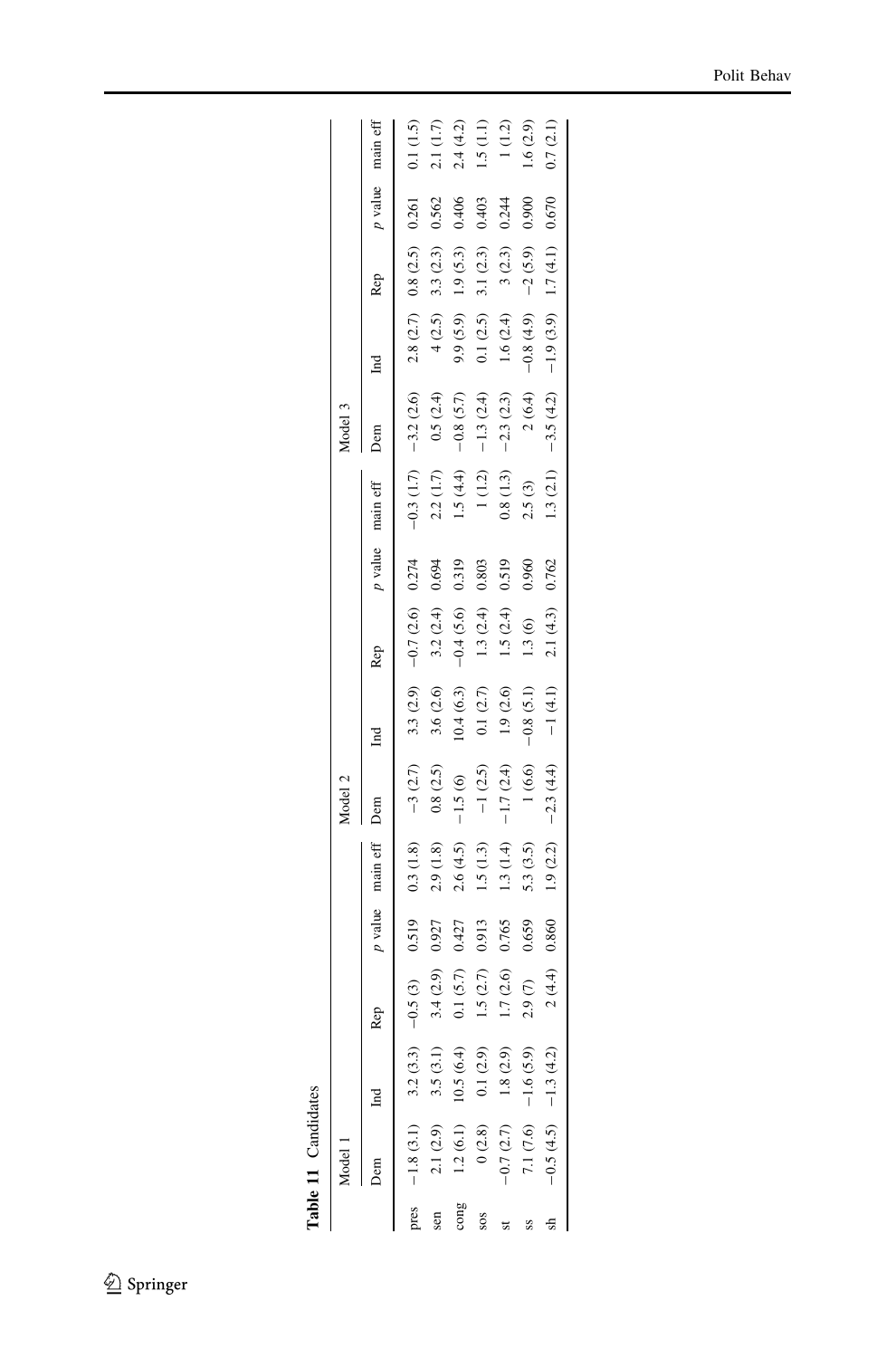| ۳ |
|---|
|   |
|   |
|   |
| ۳ |
|   |
|   |
|   |
|   |
|   |
|   |
|   |
|   |
|   |

<span id="page-24-0"></span>

|         | main eff     | 0.9(0.4)               |
|---------|--------------|------------------------|
|         | 7 value      | 0.261                  |
|         | Rep          | $-0.1(0.9)$            |
|         |              | $-0.5(1)$              |
| Model 3 | Dem          |                        |
|         | main eff     | $0.5(0.6)$ 1.7 $(0.9)$ |
|         | p value      | 0.274                  |
|         | Rep          | $-0.5(1.1)$            |
|         | $\Xi$        | $-0.8(1.2)$            |
| 1odel 2 |              | 0.7(1.1)               |
|         | main eff Dem | 0.4(0.6)               |
|         | value        |                        |
|         | Rep          | $-0.5(1.1)$ 0.519      |
|         |              | $-0.8(1.2)$            |
|         |              | $(1.1)$ 6.0            |
|         |              |                        |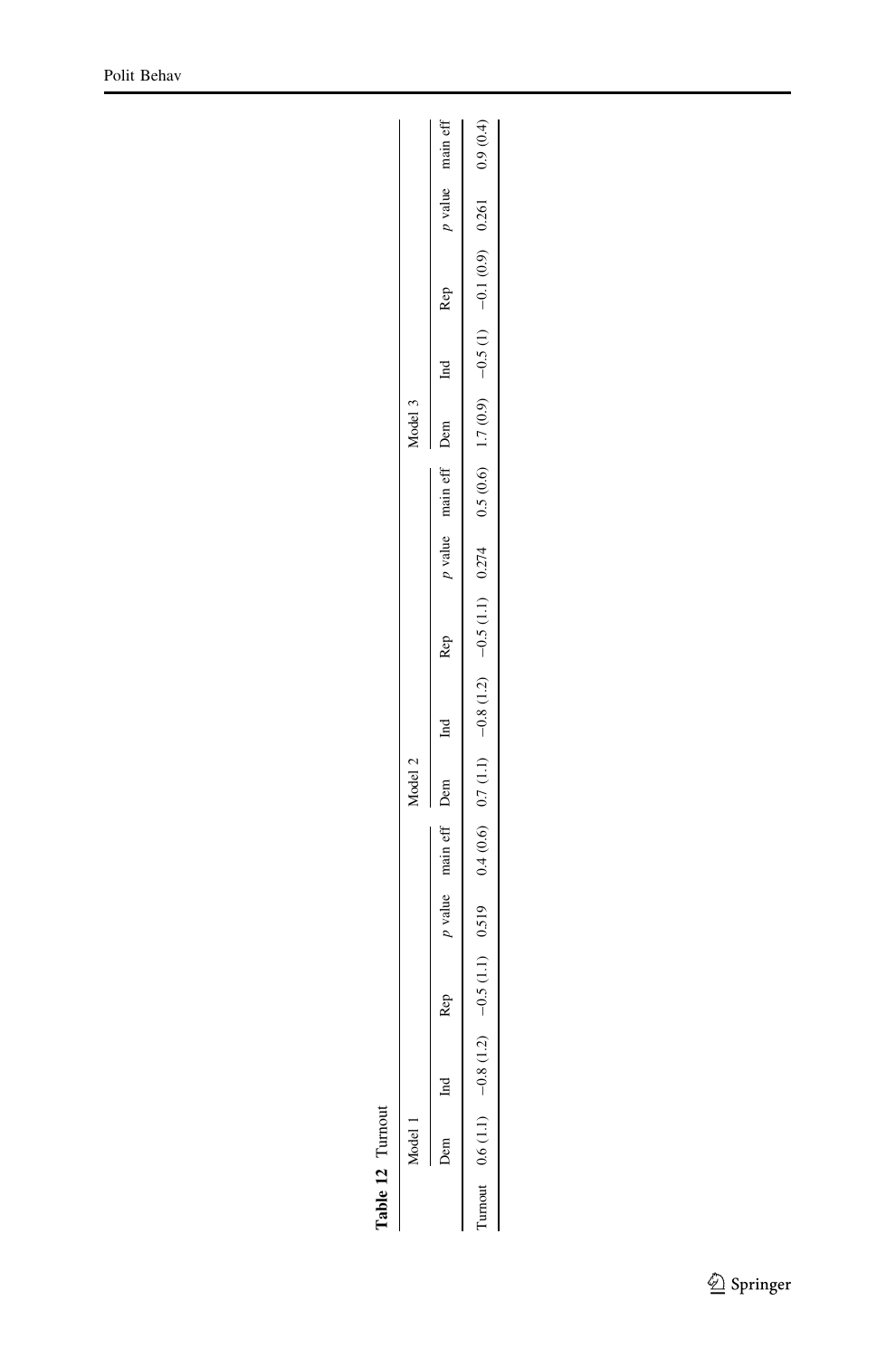#### <span id="page-25-0"></span>References

- Ansolabehere, S., & Hersh, E. (2010). The quality of voter registration records: A state-by-state analysis. Cambridge, MA: Department of Government, Harvard University.
- Arceneaux, K. (2005). Using cluster randomized field experiments to study voting behavior. In D. Green and A. Gerber (Eds.), The science of voter mobilization: The Annals of the American Academy of Political and Social Science (vol 601, pp. 169–179).
- Arceneaux, K. (2007). I'm asking for your support: The effects of personally delivered campaign messages on voting decisions and opinion formation. Quarterly Journal of Political Science, 2(1), 43–65.
- Bowler, S., & Donovan, T. (1998). Demanding choices: Opinion and voting in direct democracy. Ann Arbor: University of Michigan Press.
- Broder, D. S. (2000). Democracy derailed: Initiative campaigns and the power of money. New York: Harcourt.
- Childers, M., & Binder, M. (2012). Engaged by the initiative? How the use of citizen initiatives increases voter turnout. Political Research Quarterly, 65(1), 93–103.
- Converse, P. E. (2000). Assessing the capacity of mass electorates. Annual Review of Political Science, 3(1), 331–353.
- De Figueiredo, J. M., Ji, C. H., & Kousser, T. (2011). Financing direct democracy: Revisiting the research on campaign spending and citizen initiatives. Journal of Law, Economics, and Organization,. doi[:10.1093/jleo/ewr007.](http://dx.doi.org/10.1093/jleo/ewr007)
- Ellis, R. (2002). Democratic delusions: The initiative process in America. Lawrence: University of Kansas.
- Freedman, D. A. (2006). On the so-called 'Huber sandwich estimator' and 'robust standard errors'. The American Statistician, 60(4), 229–302.
- Gabaix, X., Laibson, D., Moloche, G., & Weinberg, S. (2006). Costly information acquisition: Experimental analysis of a boundedly rational model. American Economic Review, 96(4), 1043–1068.
- Garrett, E., & Gerber, E. R. (2001). Money in the initiative and referendum process: Evidence of its effects and prospects for reform. In D. Waters (Ed.), The battle over citizen lawmaking (pp. 73–95). Durham, N.C: Carolina Academic Press.
- Gelman, A., & King, G. (1993). Why are American presidential election campaign polls so variable when votes are so predictable? British Journal of Political Science, 23(4), 409–451.
- Gerber, E. (1999). The populist paradox: Interest group influence and the promise of direct legislation. Princeton, NJ: Princeton University Press.
- Gerber, A. (2004). Does campaign spending work? Field experiments provide evidence and suggest new theory. American Behavioral Scientist, 47(5), 541–574.
- Gerber, A., & Green, D. (2000). The effects of canvassing, telephone calls, and direct mail on voter turnout: A field experiment. American Political Science Review, 94(3), 653–663.
- Gerber, A. S., Kessler, D. P., & Meredith, M. (2011). The persuasive effects of direct mail: A regression discontinuity based approach. The Journal of Politics, 73(1), 140–155.
- Green, D. P., & Gerber, A. S. (2008). Get out the vote: How to increase voter turnout. Washington, DC: Brookings Institution Press.
- Holbrook, T. M. (1996). Do campaigns matter?. Thousand Oaks, CA: Sage.
- Initiative and Referendum Institute. (2000). <http://www.iandrinstitute.org>.
- Iyengar, S., & Kinder, D. R. (1987). News that matters: Television and American opinion. Chicago: University of Chicago.
- Keane, L., Nickerson, D. (2013). A field experiment on nonpartisan mobilization and persuasion downballot. Unpublished manuscript.
- Krosnick, J. A., & Kinder, D. R. (1990). Altering the foundations of support for the president through priming. The American Political Science Review, 497–512.
- Lowenstein, D. H. (1982). Campaign spending and ballot propositions: Recent experience, public choice theory and the first amendment. UCLA Law Review, 29(3), 505–641.
- Magleby, D. (1984). Direct legislation: Voting on ballot propositions in the United States. Baltimore, MD: Johns Hopkins University Press.
- Meredith, M., Malhotra, N. (2008). Can October surprise: A natural experiment assessing late campaign effects.'' Stanford Graduate School of Business Research Paper Number 2002.